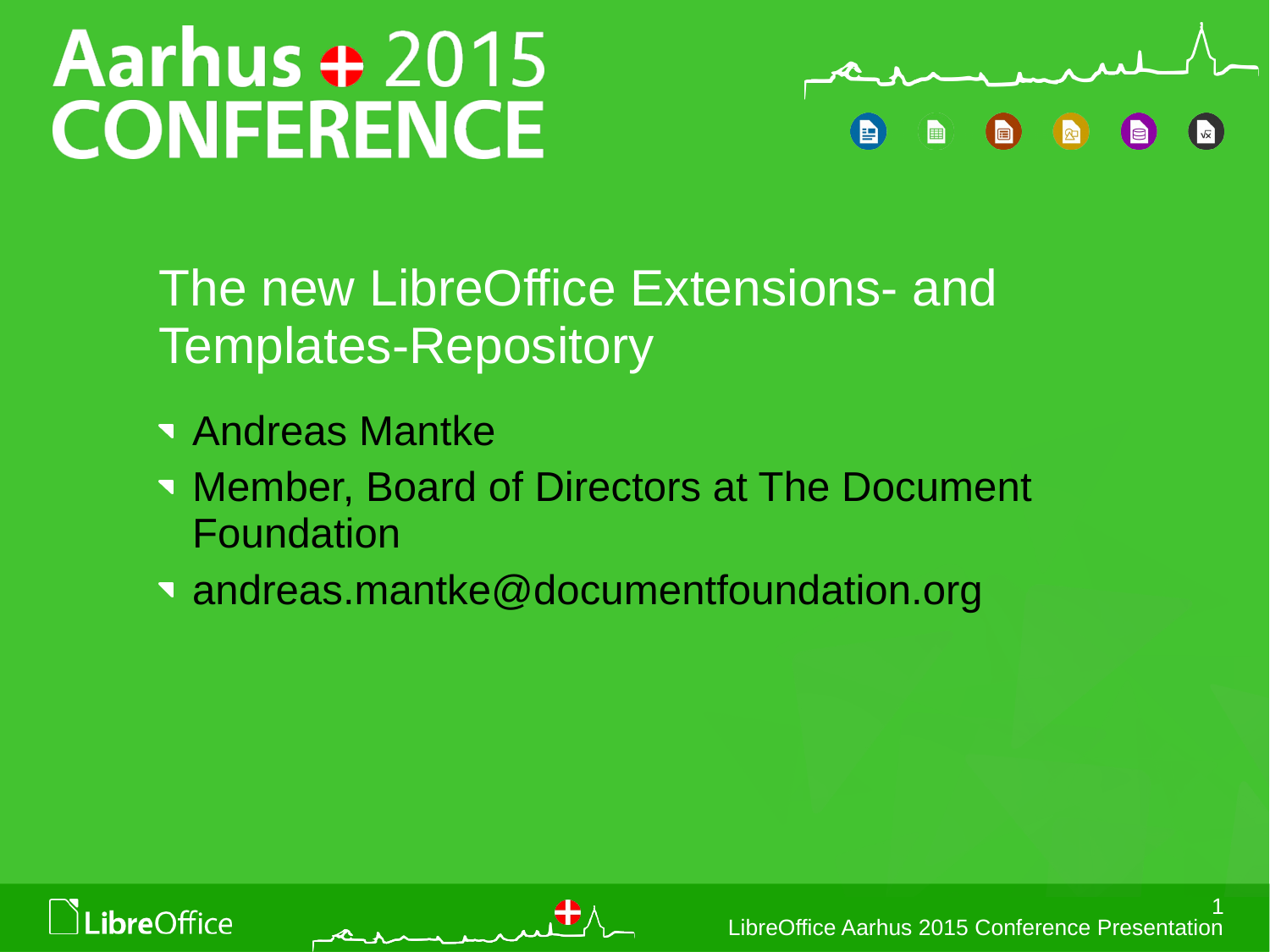## Who am I?

Andreas Mantke

- **Working with LibreOffice and its predecessor since** autumn 2002
- **Member, Board of Directors at The Document** Foundation
- Developer / Admin of LibreOffice extensions- / templates-repository, LibreOffice Conference-Site 2012 and 2013 and ODFAuthors.org
- Plone-Developer (collective)



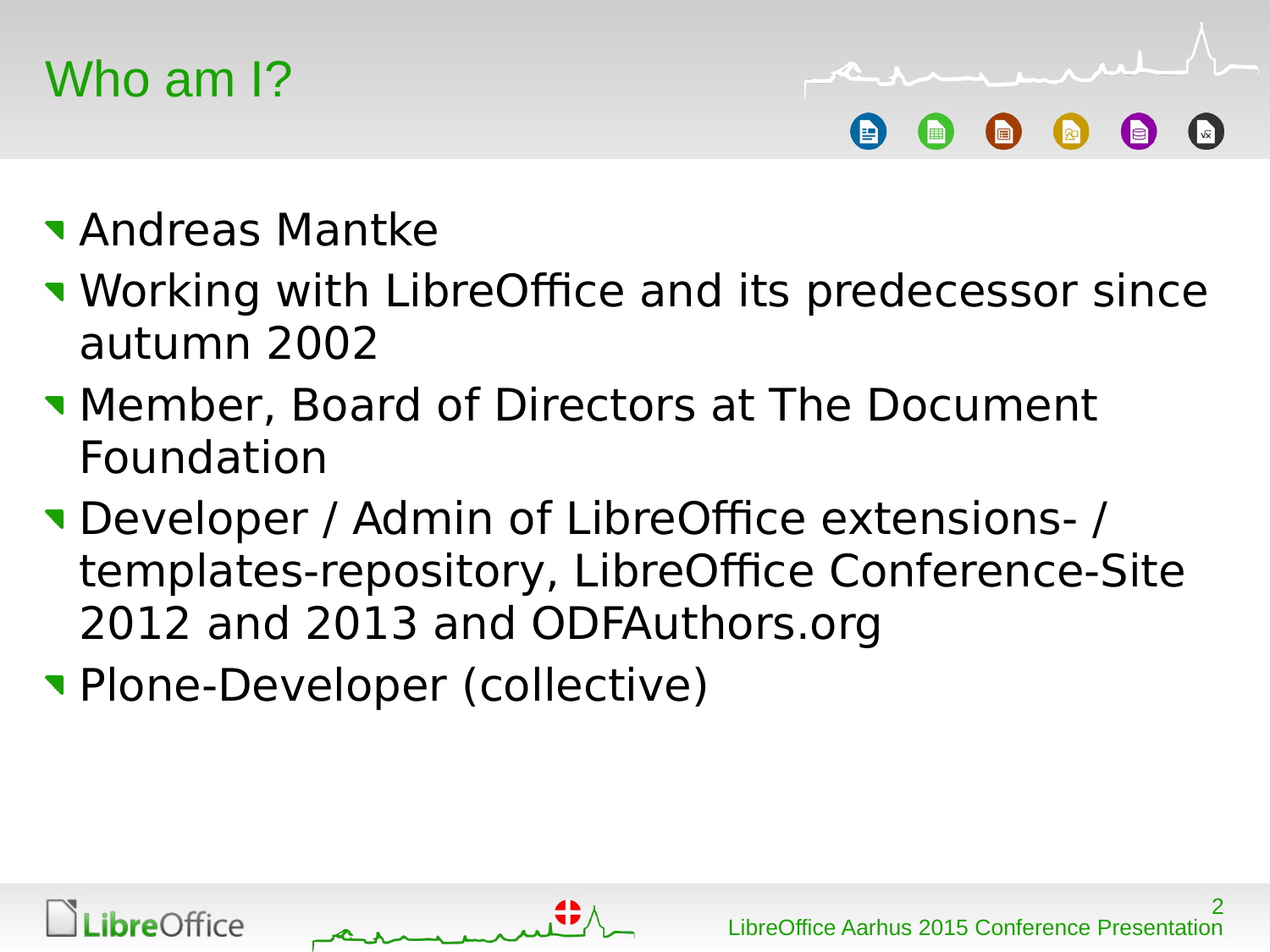

### **Goals**

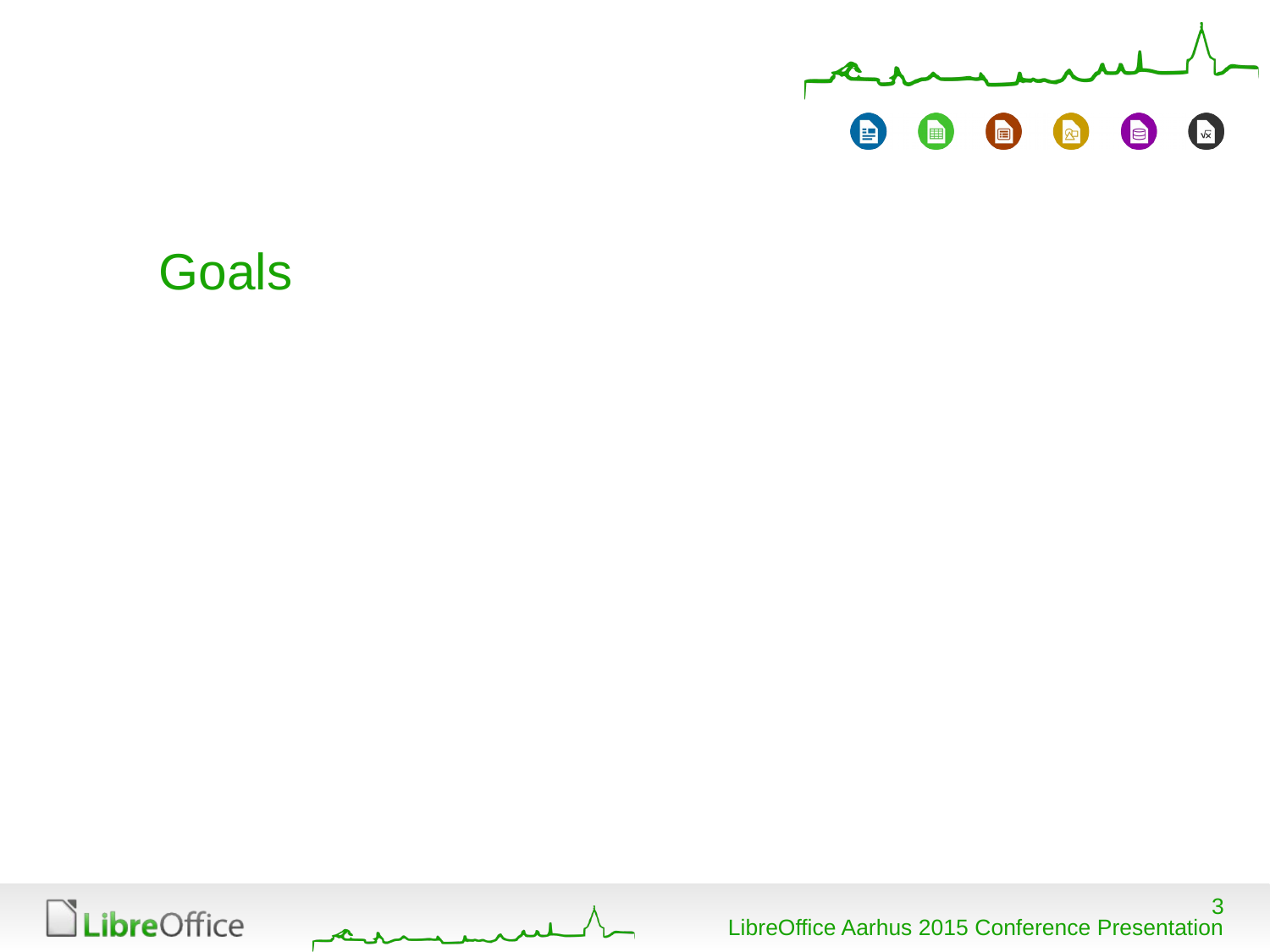## **Goals**

- **Repository with:** 
	- **Search Functionality**
	- **Content-Tags (Categories)**
	- **Version-Tags**
- Lists with Logo / Screenshot
- **Description**
- **Virus scanning**
- **Theory Configurable Descriptions for Products, Legal** Disclaimer, Licenses etc.
- L10n-Features
- **Migration of current Site-Content**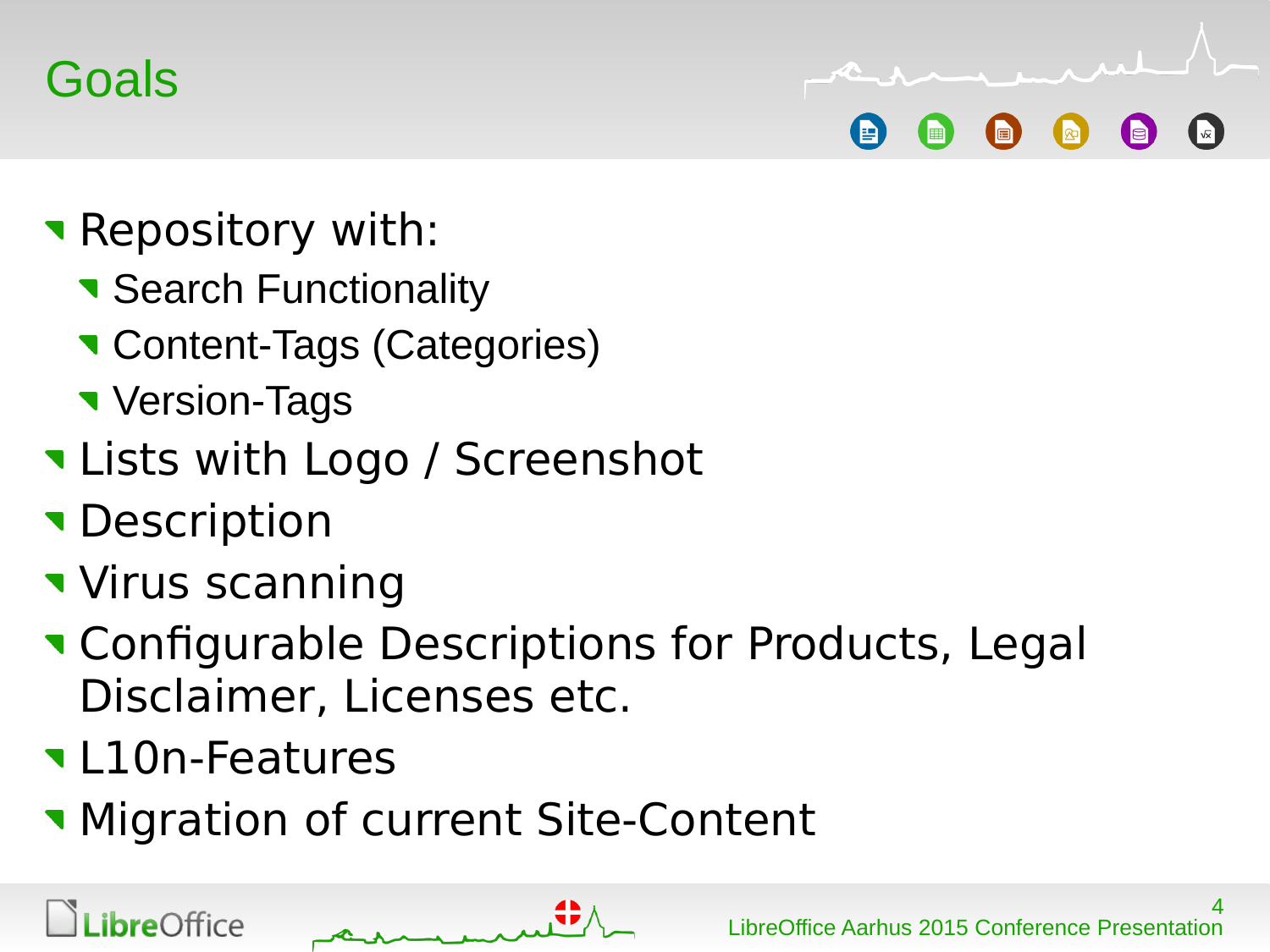

### Current Site

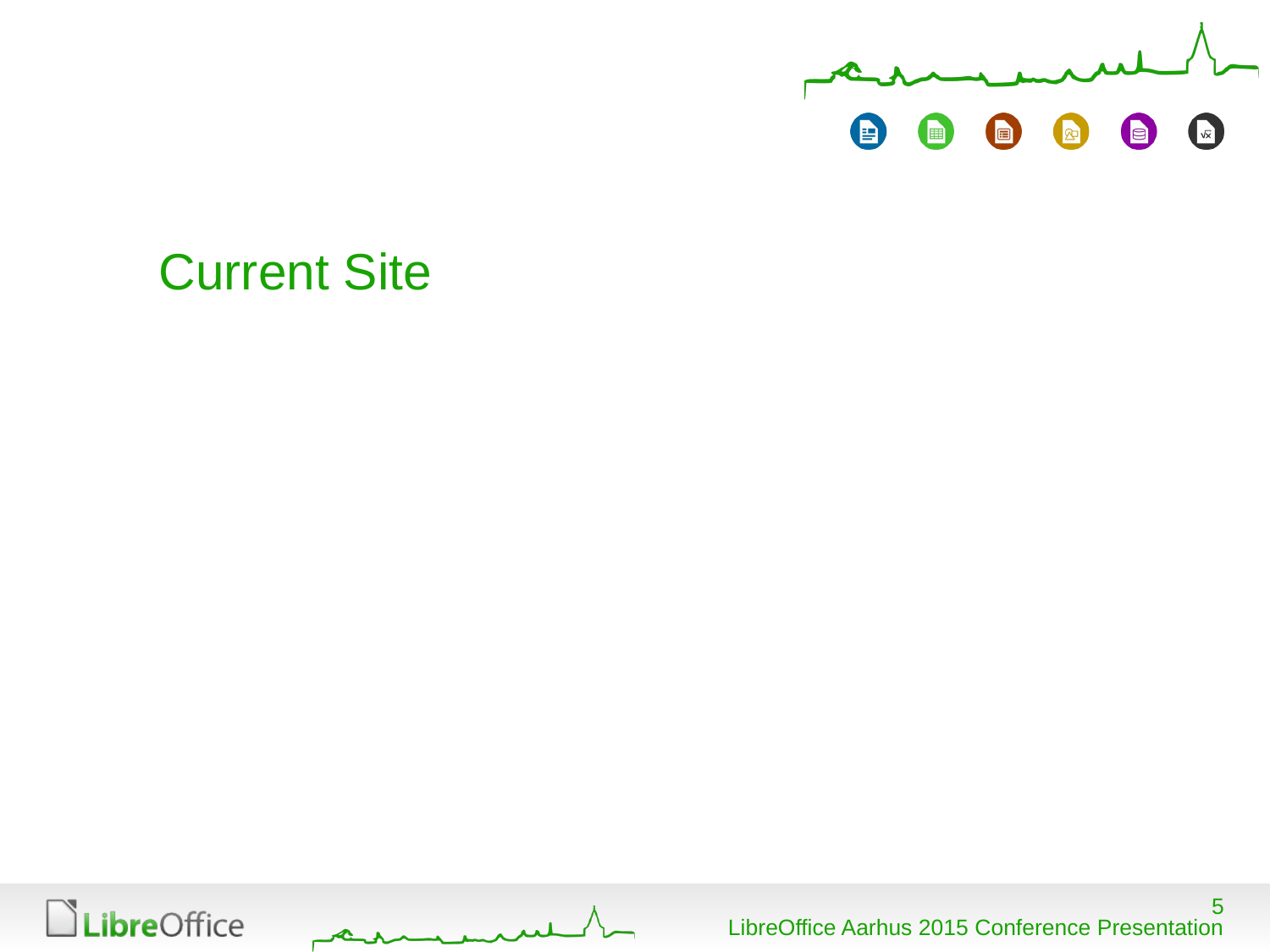



Plone

Customized Plone Software Center

Blobstorage for Plone Software Center

Virusscanning with ClamAV

2 Layout Products (Extensions / Template site)



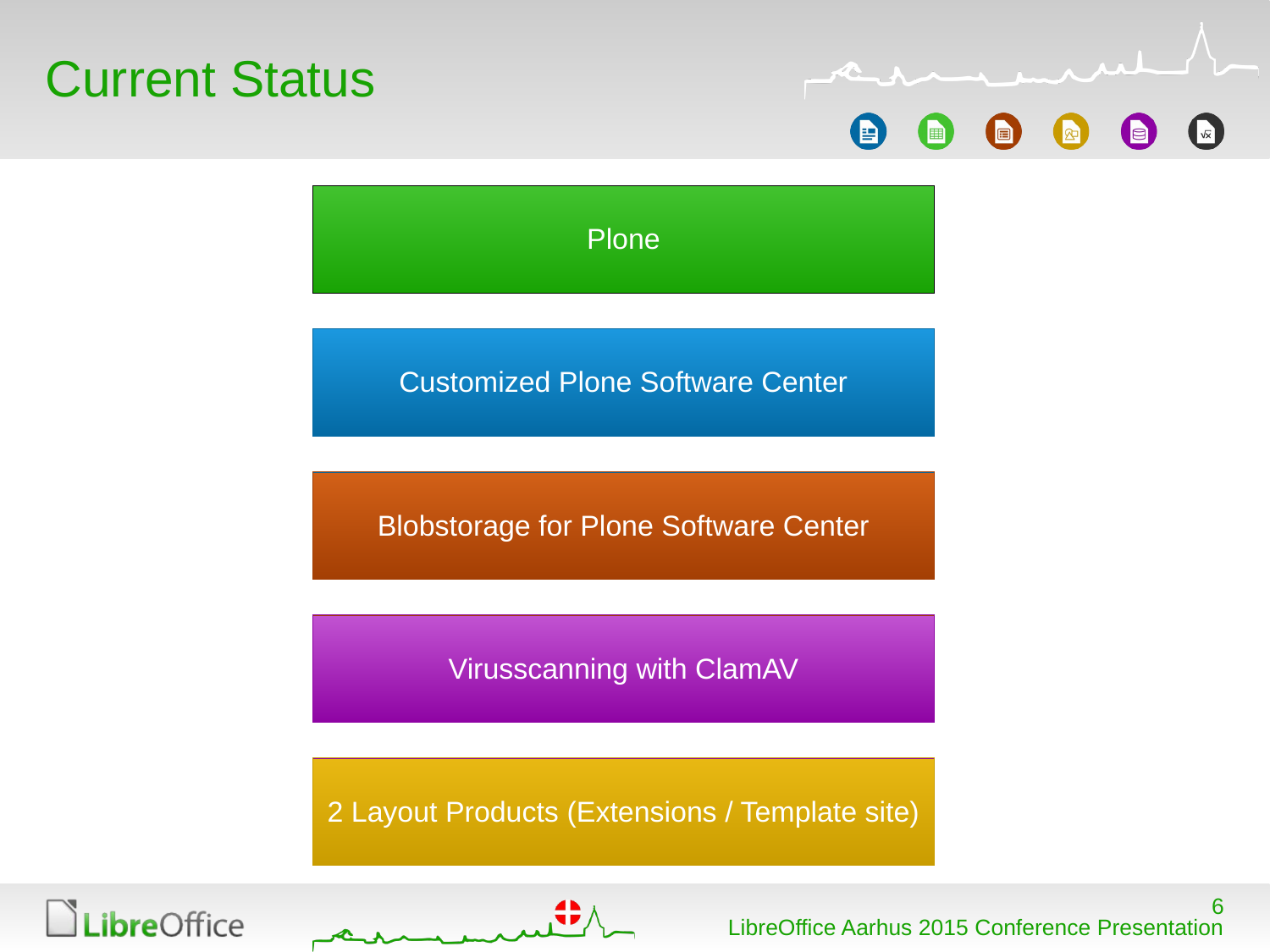



Software Center

Project

Releases Section

Release

Downloadable File **Linked File** Linked File





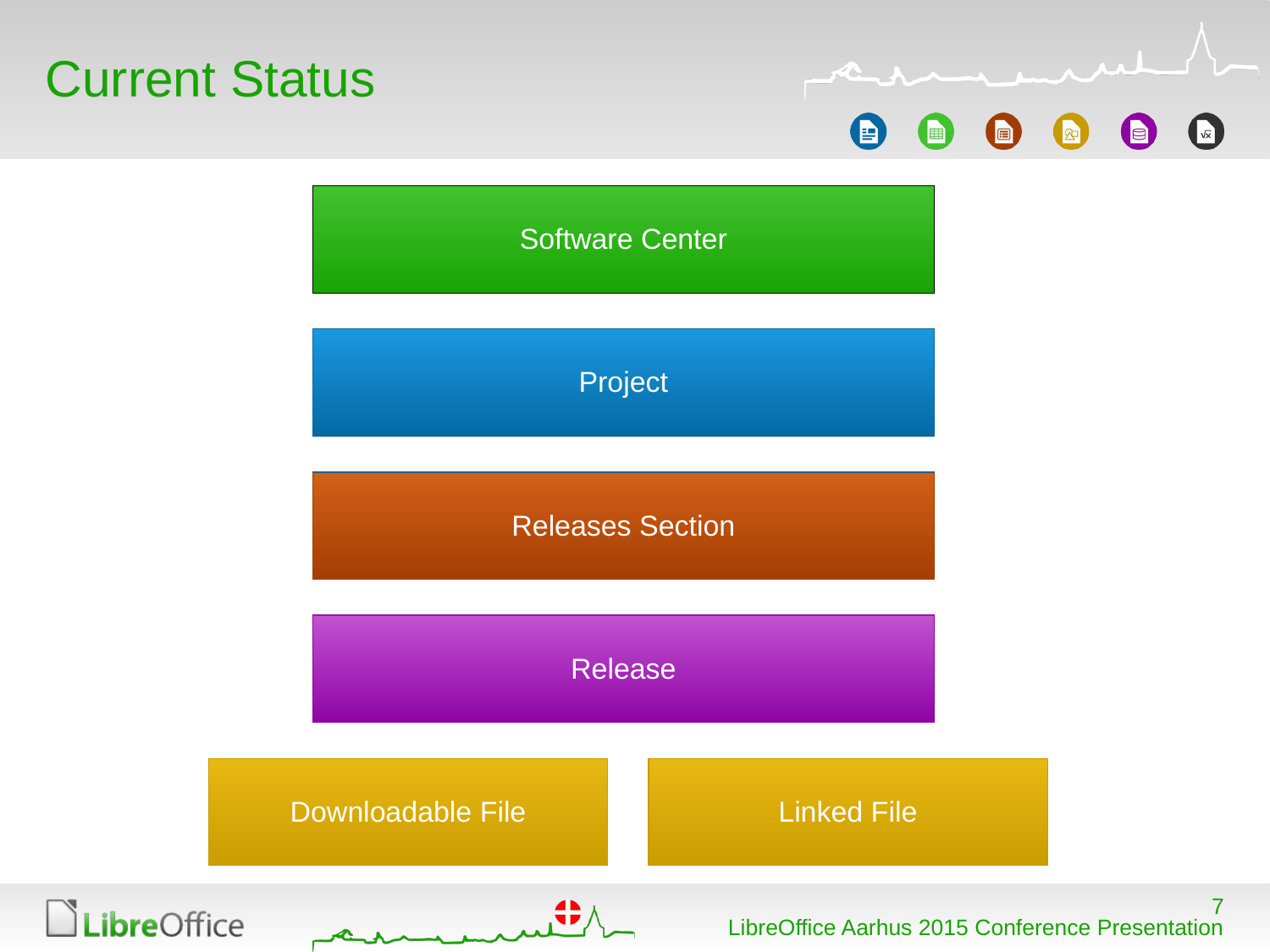

### Future Status

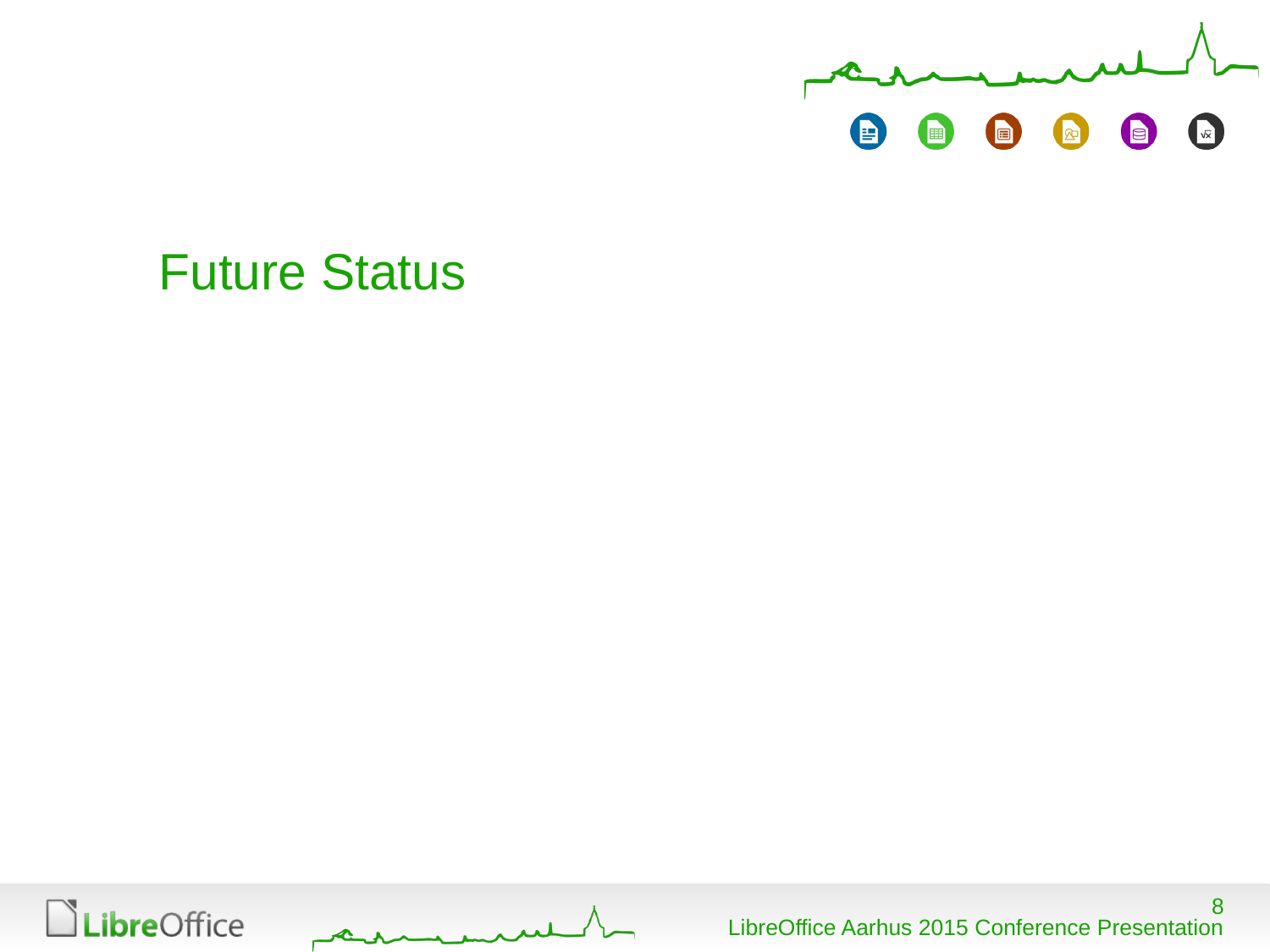

9 LibreOffice Aarhus 2015 Conference Presentation



.ibreOffice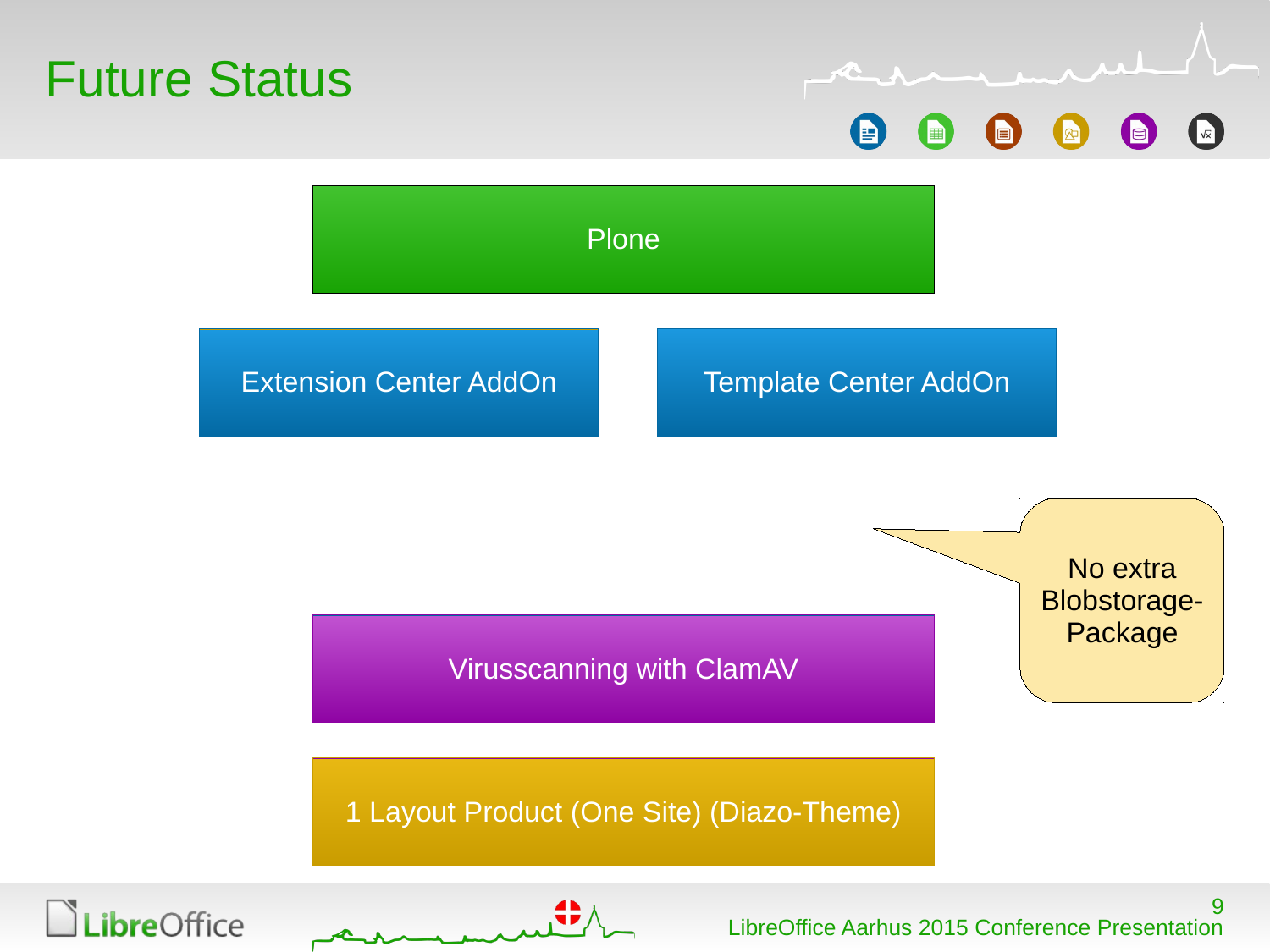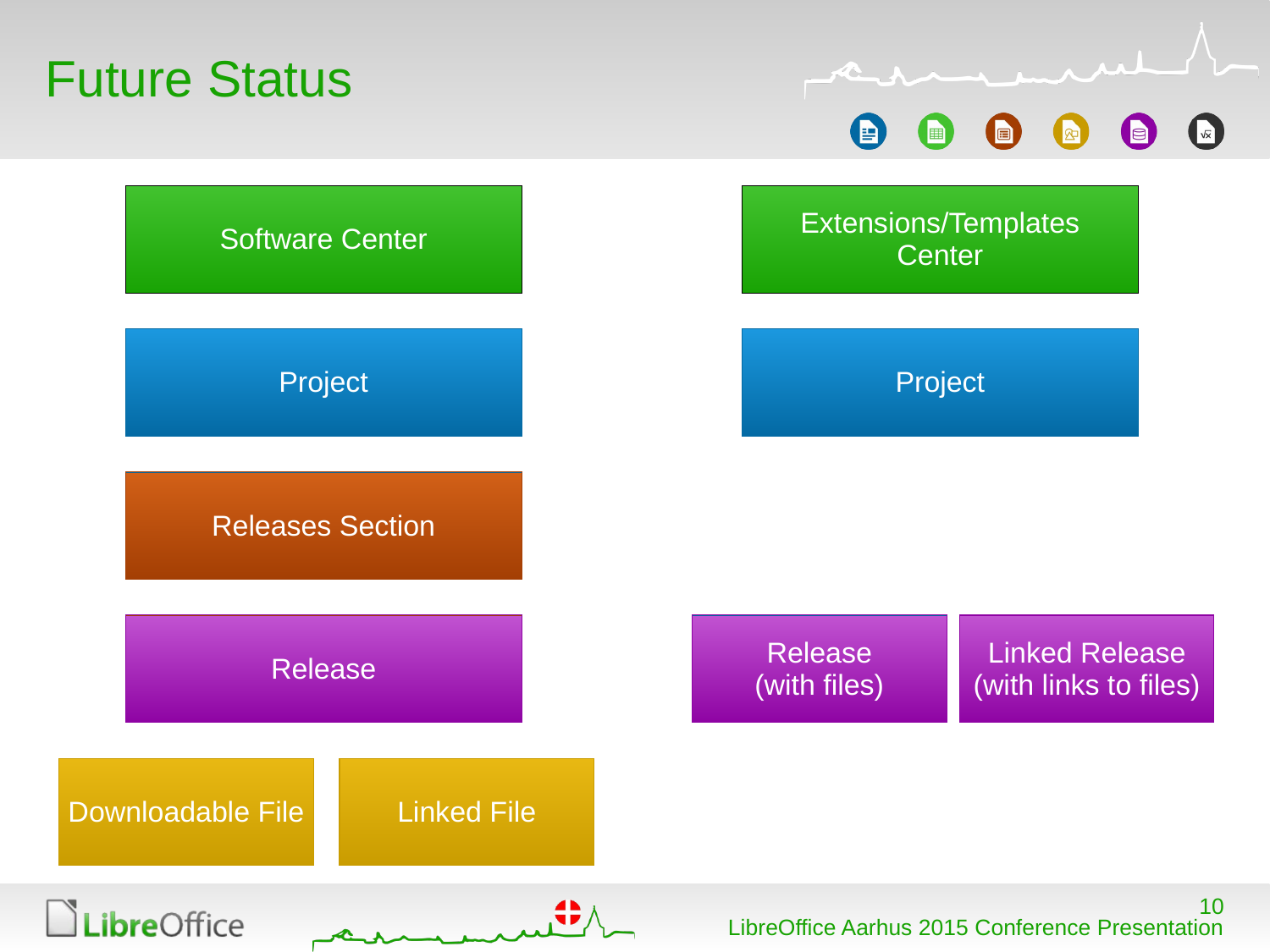



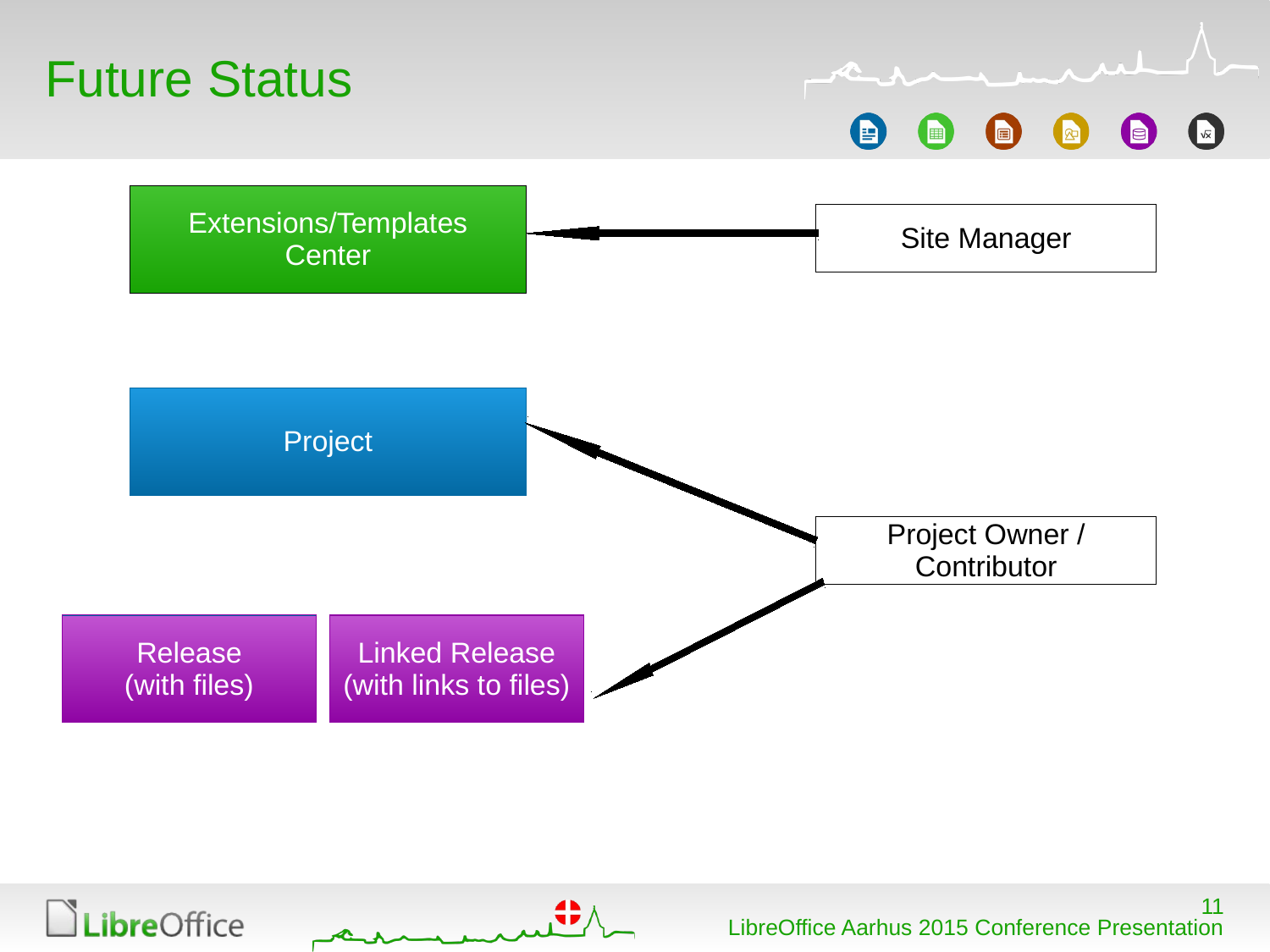



- New Project: → Management
- Project-Workflow-Change: → Project Owner
- New Release: → Project Owner
- New linked Release: → Project Owner



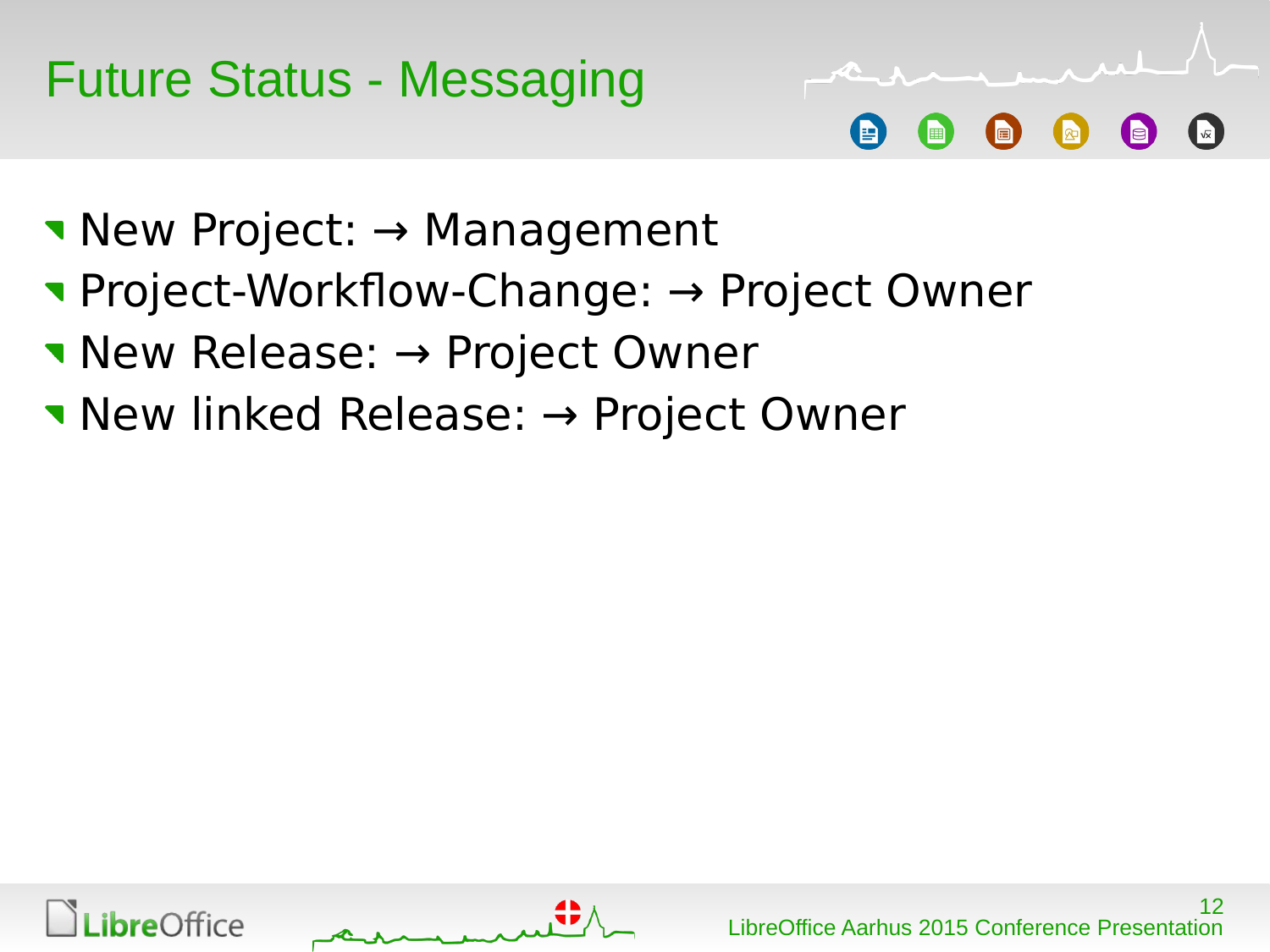## Future Status - Messaging

@grok.subscribe(IEUpProject, IActionSucceededEvent) def notifyProjectManager (eupproject, event): mailhost = getToolByName(eupproject, 'MailHost') toAddress = "%s" % (eupproject.contactAddress) message= "The status of your LibreOffice extension project changed" subject = "Your Project %s" % (eupproject.title) source = "%s <%s>" % ('Admin of the LibreOffice Extensions site', 'extensions@libreoffice.org') return mailhost.send(message, mto=toAddress, mfrom=str(source), subject=subject, charset='utf8')



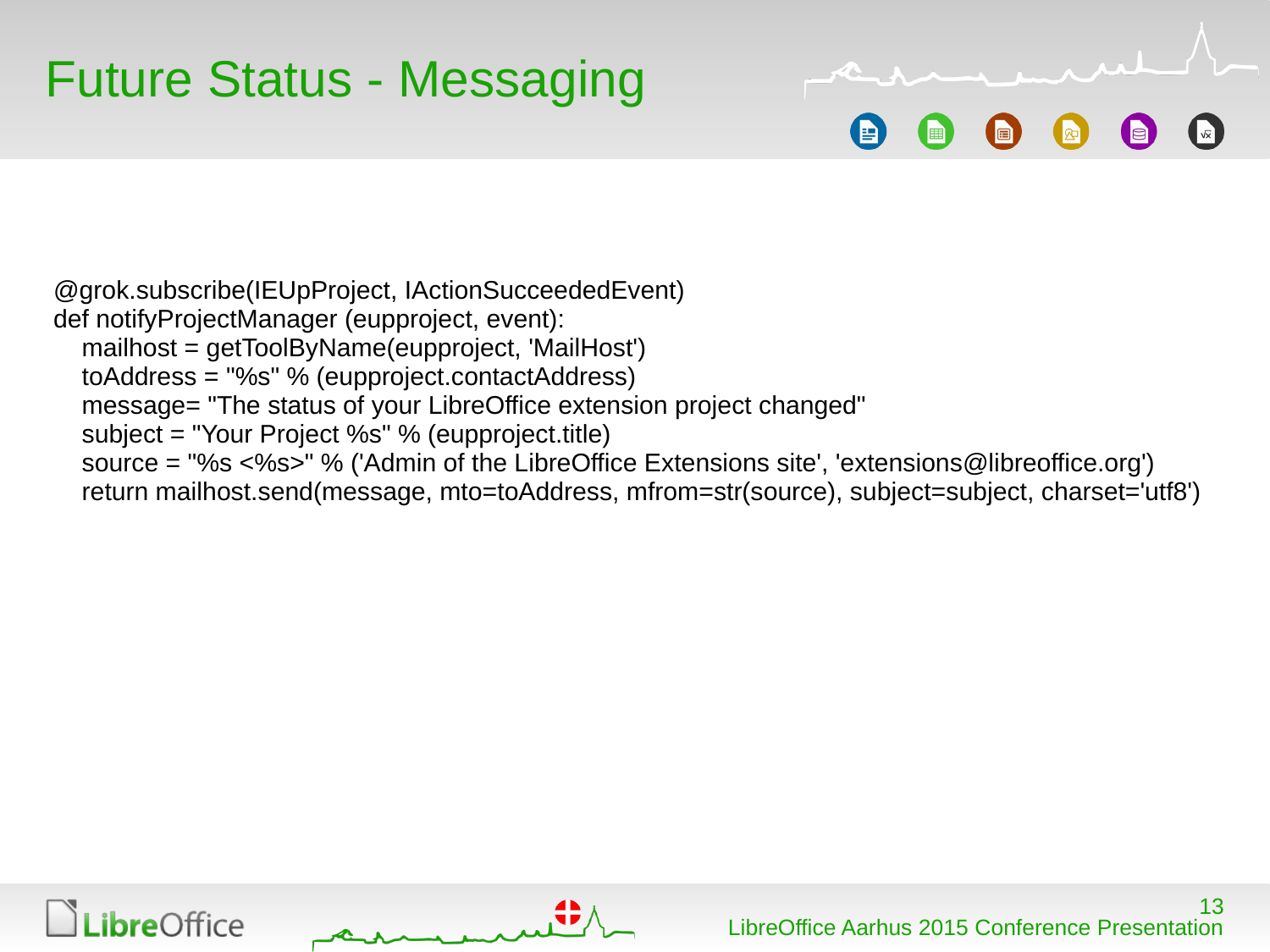From: Admin of the LibreOffice Extensions site <extensions@libreoffice.org> To: ['<username>@gmx.de'] From nobody Fri Sep 25 15:17:01 2015 MIME-Version: 1.0 Content-Type: text/plain; charset="utf-8" Content-Transfer-Encoding: quoted-printable Subject: =?utf-8?q?Your\_Project\_Testing1?= To: <username>@gmx.de From: Admin of the LibreOffice Extensions site <extensions@libreoffice.org> Date: Fri, 25 Sep 2015 15:17:01 +0200

The status of your LibreOffice extension project changed



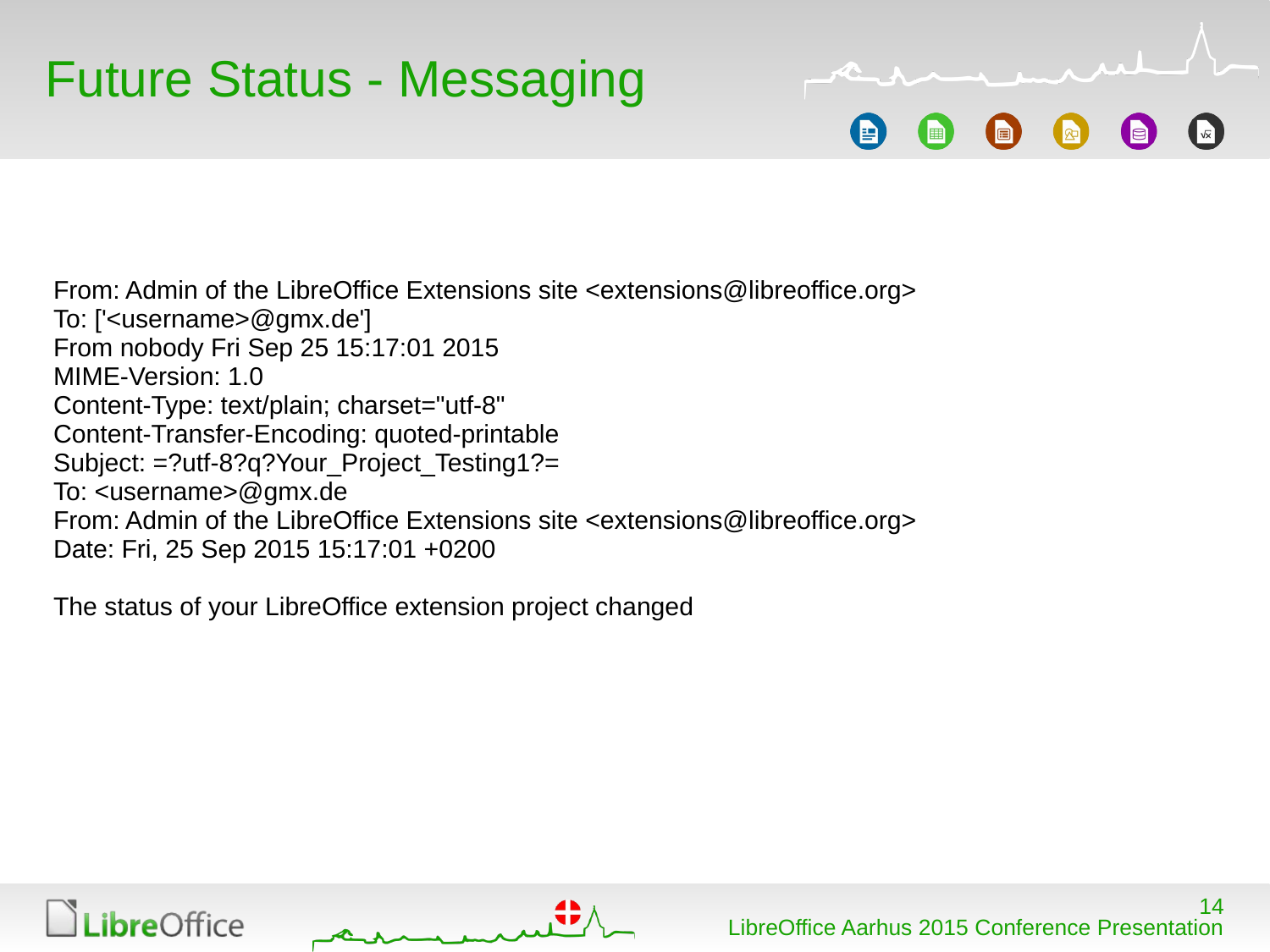

### LibreOffice Aarhus 2015 Conference Presentation

15



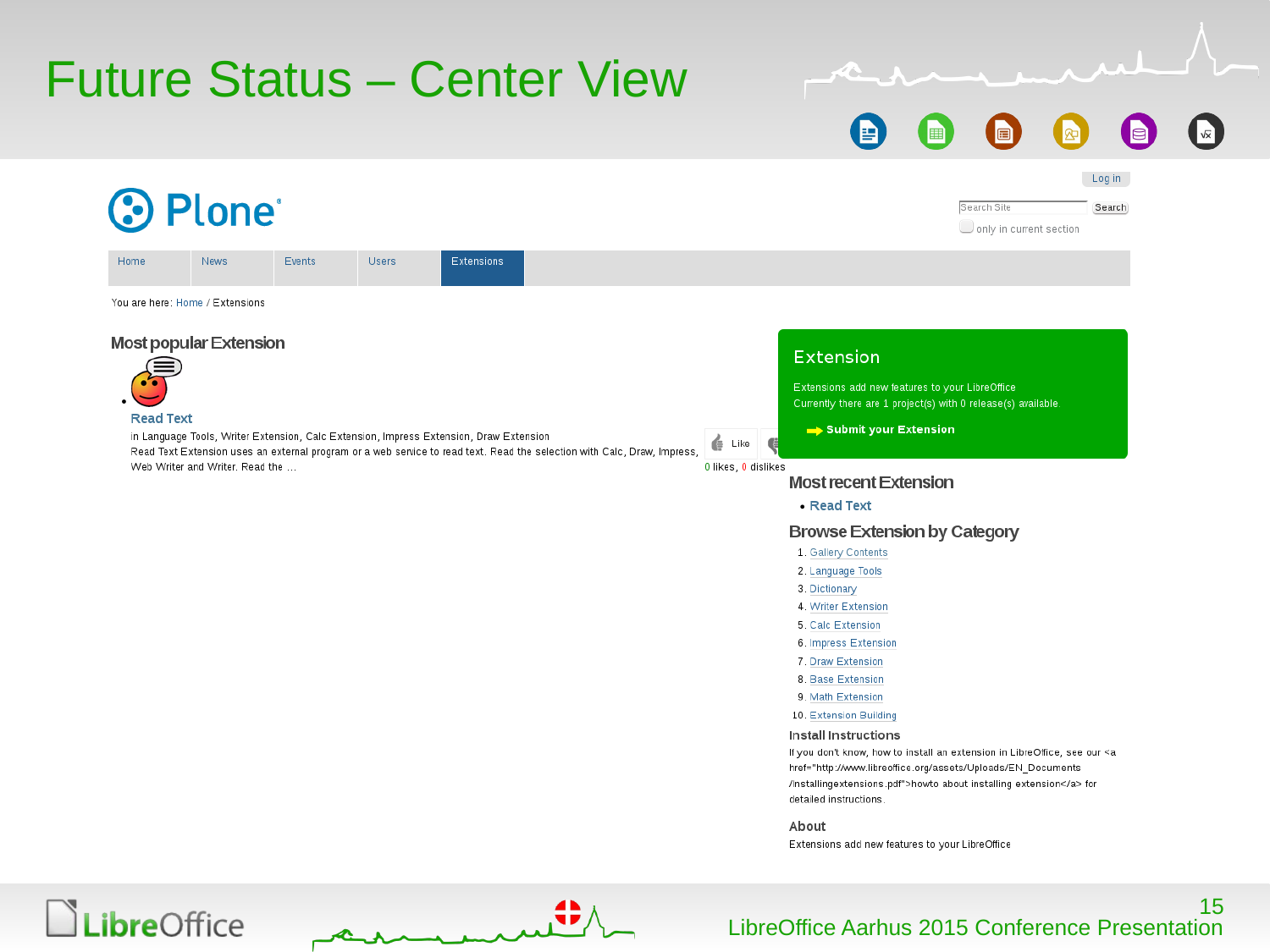

### Future Status – Project View

You are here: Home / Extensions / Read Text

News

Events

**3 Plone** 

### **Read Text**

Home

Read Text Extension uses an external program or a web service to read text. Read the selection with Calc, Draw, Impress, Web Writer and Writer. Read the contents of the clipboard. Use speech synthesis to help to edit documents. Compare computer documents with printed documents. Learn a new language. Learn how to pronounce words correctly. Easily transfer text to your mobile device using OR Codes.

Users

**Project Description** 

Read Text Extension lets an external program or web application read text from Writer, Calc, Draw, Impress, Web Writer or clipboard. If you use it to read text aloud, it can help you to edit your writing or to compare your document's text with a printe use it with a web application, you can translate your text to another language or check punctuation and grammar. It can help language or to find out how to say words you do not know. To use it, highlight some text. If you are using the word processor or the HTML editor, you can highlight several selections by holding down the Control key. When you have highlighted some text, select Tools - Add-Ons - Read Selection or click the Read Selection button on the tool bar. To read the system clipboard, select Tools - Add-Ons - Read clipboard.

Extensions

If you can't read the screen easily, consider a system-wide accessibility solution for Apple OSX, Gnome, KDE or Microsoft Windows. If you have installed a system-wide accessibility solution, and it is activated, then you might not need this extension to read text aloud. You can use the Read Text Extension to read using a different language or voice, to save speech as an audio file, or send the text to a web application.

The Read text extension uses temporary files to send information to external programs. Depending on the security set up of your computer, other users or programs might be able to read the contents of files that the the extension or other external programs produce. If you are concerned about privacy, launch this add-on again with no text selected to replace the temporary file that contains the text you want to remain confidential. The paths and names of any temporary files directly created by the extension are shown in the Command and Script areas of the About... dialog

#### **Built-in speech synthesis**

Read Text extension uses your computer platform's built-in speech synthesis application by default. For example, Linux uses espeak. Apple OSX uses say. Windows uses the system's SAPI5 voices. A Windows computer can read with a different voice or language if you install an additional SAPI5 voice.

#### **External Programs**

.ibreOffice

External programs can give your computer the ability to use different languages or voices. To use text to speech with a command-line based speech synthesis program like Festival or eSpeak on your computer, you may need to install extra speech files for your language and dialect

| $\sim$ $\cdots$ $\sim$ $\sim$ $\cdots$ $\cdots$ | Screenshot                                               |  |  |  |
|-------------------------------------------------|----------------------------------------------------------|--|--|--|
|                                                 | Read Text Extension                                      |  |  |  |
|                                                 | External program<br>C) Use Festival with a script        |  |  |  |
|                                                 | C//Program Files (vBE)\/lestival\/lestival\exe           |  |  |  |
|                                                 | Script commands                                          |  |  |  |
|                                                 | (tius' (TMP) "mil) (quit)                                |  |  |  |
|                                                 | Bead with an external program                            |  |  |  |
| the system                                      | C/Windows\SysWOW64\wscript.exe                           |  |  |  |
|                                                 | Command line options                                     |  |  |  |
| d document. If you                              | "(TTS_WSCRIPT_VBS)" /language"(SELECTION_LANGUAGE_CO     |  |  |  |
| you to learn a new                              | <b>C</b> Use a web application                           |  |  |  |
|                                                 | http://translate.google.com/?&langpair=auto))_ANGUAGE_CO |  |  |  |
|                                                 |                                                          |  |  |  |

#### Install Instructions

<sup>17</sup> Always show this dialog

**Project Resources** 

• External Documentation

• External Project Page

If you don't know, how to install an extension in LibreOffice, see our <a href="http://www.libreoffice.org/assets/Uploads/EN Documents /installingextensions.pdf">howto about installing extension</a> for detailed instructions.

About. Cancel OK

G Like

0 likes 0 dielikes

Search Search Site  $\Box$  only in current section

Log in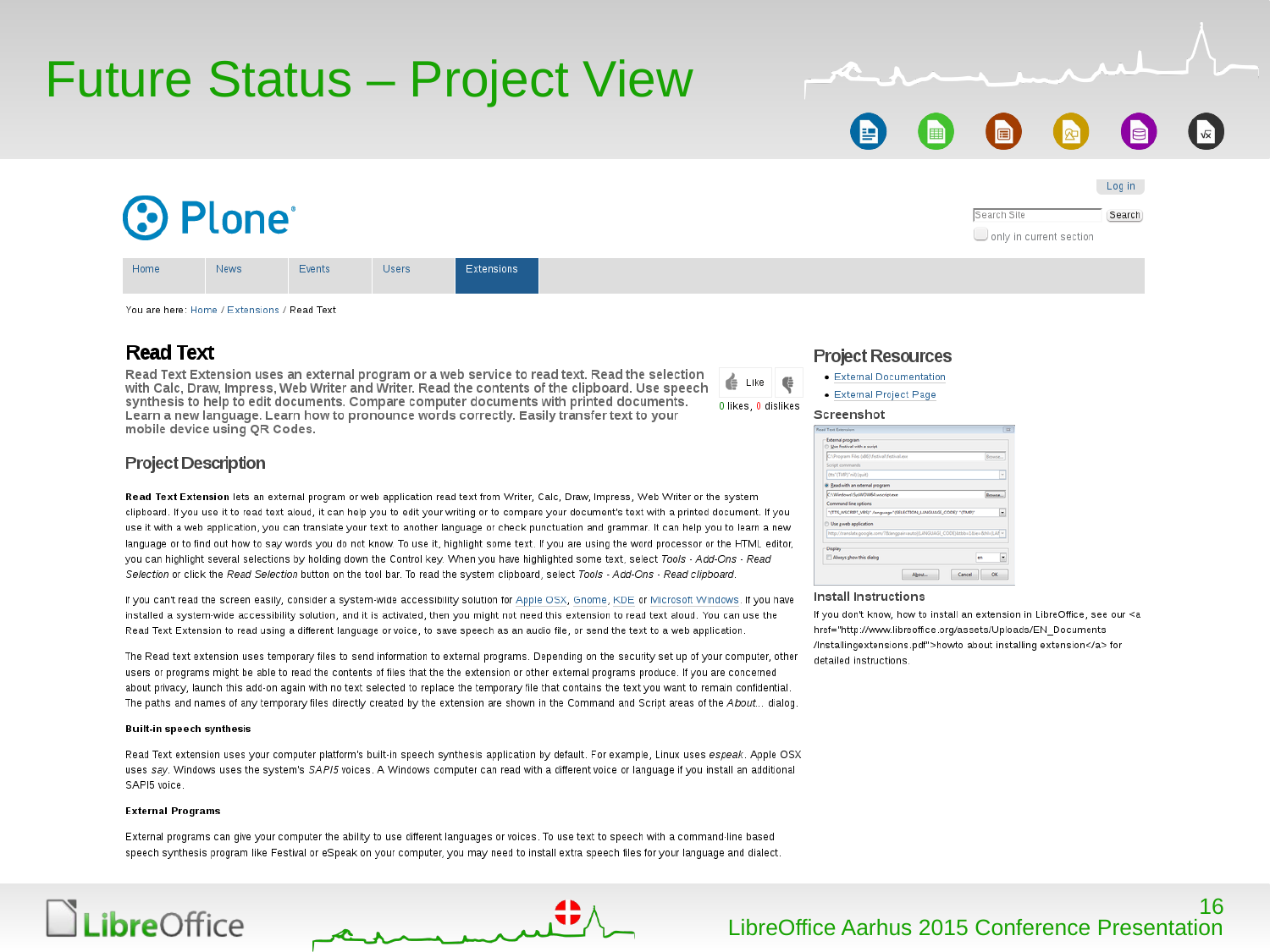

### Future Status – Release View

Users

### You are here: Home / Extensions / Read Text / Read Text

Events

### Read Text - 0.828

**3 Plone** 

News

This Release Includes Bug Fixes And Reliability Improvements. Po Language Files For Multilingual Strings Allow You To Use Virtaal Or Poedit To Update Dialogues To Use Your Language.

Extensions

#### **Release Details**

Home

**Development Status** Production/Stable License(s) GNU-GPL-v2 (GNU General Public License Version 2) Compatibility LibreOffice 3.3, LibreOffice 3.4, LibreOffice 3.5, LibreOffice 3.6, LibreOffice 4.0, LibreOffice 4.1, LibreOffice 4.2, LibreOffice 4.3, LibreOffice 4.4, LibreOffice 5.0 Changelog

### **Available Downloads**

The linked Extension file All platforms File size: 412.0 kb

Legal Disclaimer and Limitations for Downloads Fill in the text for the legal download disclaimer

### **Project Resources**

- External Documentation
- External Project Page

#### Screenshot

| Read Text Extension                                                             |        |
|---------------------------------------------------------------------------------|--------|
| External program<br><b>C Use Festival with a script</b>                         |        |
| C//Program Files (d)5) / estival/festival.exe                                   | Browse |
| Script commands                                                                 |        |
| (tts"(TMP)"nil) (quit)                                                          | ٠      |
| R Exad with an external program                                                 |        |
| C:\Windows\SysW0W64\wscript.exe                                                 | Browse |
| Command line options                                                            |        |
| "(TTS_WSCRIPT_VBS)" /language"(SELECTION_LANGUAGE_CODE)" "(TMP)"                | ×      |
| Use a web application                                                           |        |
| http://translate.google.com/?&langpair=auto))LANGUAGE_CODE)&tbb=1&ie=&hl=(LAE = |        |
|                                                                                 |        |
| <b>Display</b>                                                                  |        |

Link to Source Code https://code.google.com/p/readtextextension/source

#### Install Instructions

If you don't know, how to install an extension in LibreOffice, see our <a href="http://www.libreoffice.org/assets/Uploads/EN\_Documents /Installingextensions.pdf">howto about installing extension</a> for detailed instructions

Search Site

only in current section

Log in

Search



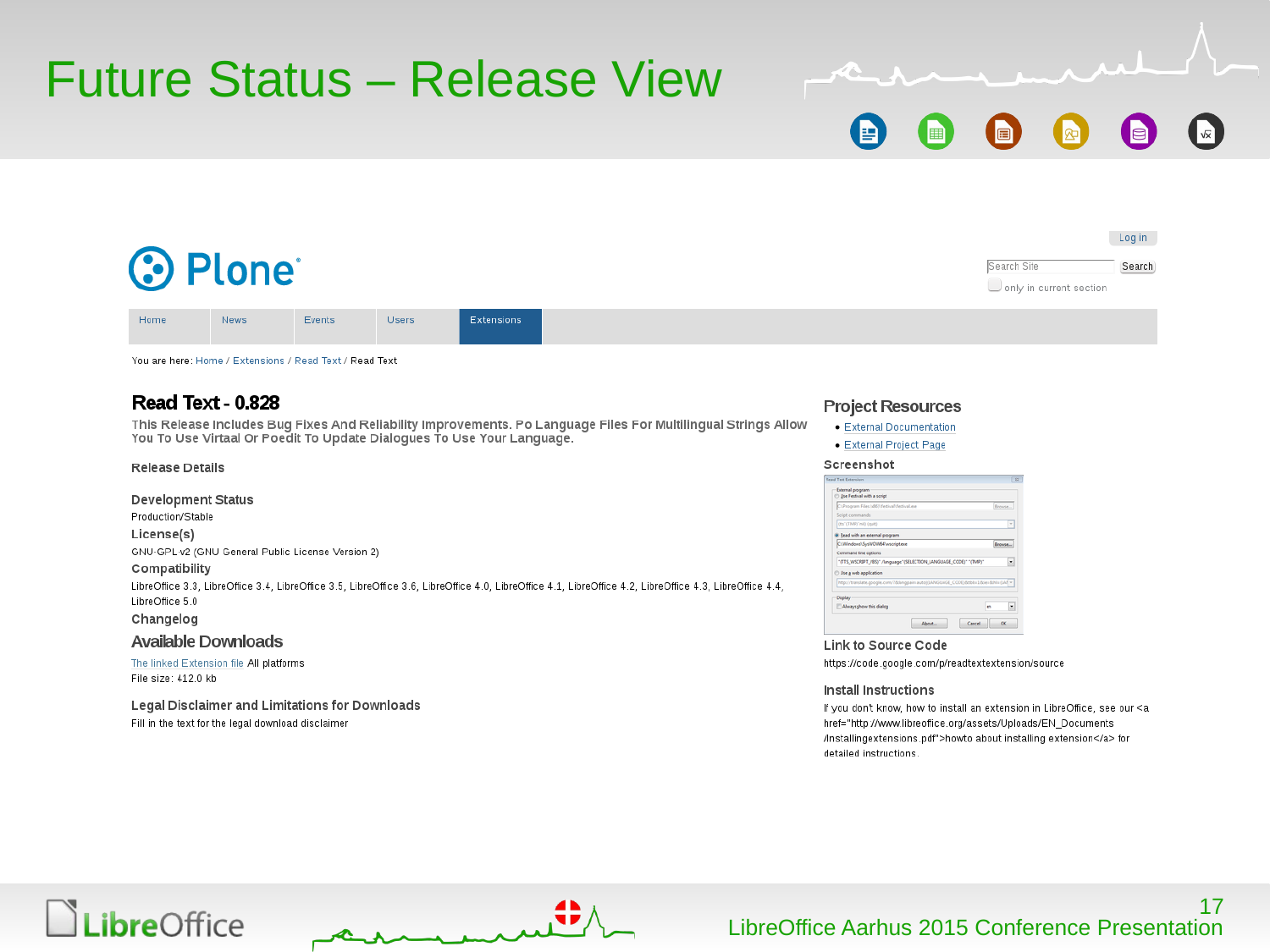## Future Status – Project Editable

admin  $\blacktriangledown$ Plone<sup>®</sup> Search Site Search  $\Box$  only in current section Home News Events Users Extensions You are here: Home / Extensions / Read Text Actions v Display v Add new... v State: Published Contents **View** Edit Sharing Please submit **Project Resources** A Release to your Extension Project • External Documentation · External Project Page

a linked Release to your Extension Project

### **Read Text**

or

Read Text Extension uses an external program or a web service to read text. Read the selection Like with Calc, Draw, Impress, Web Writer and Writer. Read the contents of the clipboard. Use speech synthesis to help to edit documents. Compare computer documents with printed documents. 0 likes, 0 dislikes Learn a new language. Learn how to pronounce words correctly. Easily transfer text to your mobile device using QR Codes.

### **Project Description**

Read Text Extension lets an external program or web application read text from Writer, Calc, Draw, Impress, Web Writer or the system clipboard. If you use it to read text aloud, it can help you to edit your writing or to compare your document's text with a printed document. If you use it with a web application, you can translate your text to another language or check punctuation and grammar. It can help you to learn a new language or to find out how to say words you do not know. To use it, highlight some text. If you are using the word processor or the HTML editor, you can highlight several selections by holding down the Control key. When you have highlighted some text, select Tools - Add-Ons - Read Selection or click the Read Selection button on the tool bar. To read the system clipboard, select Tools - Add-Ons - Read clipboard.

If you can't read the screen easily, consider a system wide accessibility solution for Apple OSX, Gnome, KDE or Microsoft Windows. If you have installed a system-wide accessibility solution, and it is activated, then you might not need this extension to read text aloud. You can use the Read Text Extension to read using a different language or voice, to save speech as an audio file, or send the text to a web application.

The Read text extension uses temporary files to send information to external programs. Depending on the security set up of your computer, other users or programs might be able to read the contents of files that the the extension or other external programs produce. If you are concerned about privacy, launch this add-on again with no text selected to replace the temporary file that contains the text you want to remain confidential. The paths and names of any temporary files directly created by the extension are shown in the Command and Script areas of the About... dialog.

#### **Built-in speech synthesis**

.ibreOffice

Read Text extension uses your computer platform's built-in speech synthesis application by default. For example, Linux uses espeak. Apple OSX uses say. Windows uses the system's SAPI5 voices. A Windows computer can read with a different voice or language if you install an additional SAPI5 voice

#### Screenshot

| C//Program Files (d)5)/festival/festival.exe                                    | Browse |
|---------------------------------------------------------------------------------|--------|
| Script commands                                                                 |        |
| (tts"(TMP)"nil) (quit)                                                          |        |
| C Exad with an external program                                                 |        |
| C//Windows\SysWOW64\wscript.exe                                                 | Browse |
| Command line options                                                            |        |
| "(TTS_WSCRIPT_VBS)" /language:"(SELECTION_LANGUAGE_CODE)" "(TMP)"               |        |
| Use a web application                                                           |        |
| http://translate.google.com/?&langpair=auto)]LANGUAGE_CODE)&tbb=1&ie=&hl=(LAf = |        |
| Display                                                                         |        |
| Always show this dialog                                                         | m      |

#### **Install Instructions**

If you don't know, how to install an extension in LibreOffice, see our <a href="http://www.libreoffice.org/assets/Uploads/EN\_Documents /Installingextensions.pdf">howto about installing extension</a> for detailed instructions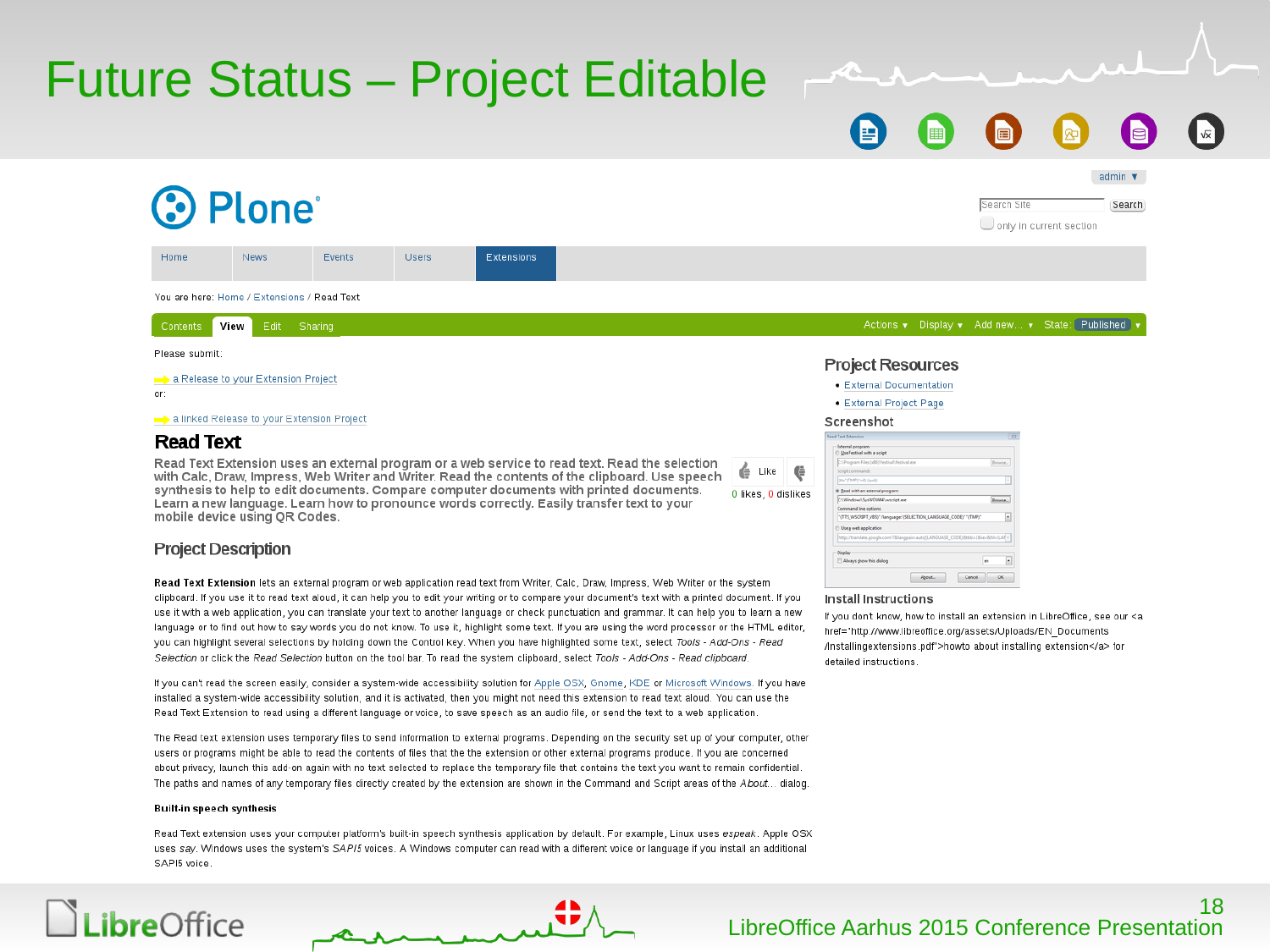## Future Status – Project Edit Form

G  $\blacksquare$  $\bigoplus$  $\left( \begin{matrix} 1 \\ 2 \end{matrix} \right)$ R  $\mathbb{R}^2$ 

| <b>Plone</b>                                                                                                                                                                                                                                                                                                                                                                                                                                                                                                                                                                                                                                                                                                                                                                                                                                                                          |         |              |                                                                                              |                                                                                                                                                                      |  |                        |                         |              |
|---------------------------------------------------------------------------------------------------------------------------------------------------------------------------------------------------------------------------------------------------------------------------------------------------------------------------------------------------------------------------------------------------------------------------------------------------------------------------------------------------------------------------------------------------------------------------------------------------------------------------------------------------------------------------------------------------------------------------------------------------------------------------------------------------------------------------------------------------------------------------------------|---------|--------------|----------------------------------------------------------------------------------------------|----------------------------------------------------------------------------------------------------------------------------------------------------------------------|--|------------------------|-------------------------|--------------|
|                                                                                                                                                                                                                                                                                                                                                                                                                                                                                                                                                                                                                                                                                                                                                                                                                                                                                       |         |              |                                                                                              |                                                                                                                                                                      |  |                        | Search Site             | Search       |
|                                                                                                                                                                                                                                                                                                                                                                                                                                                                                                                                                                                                                                                                                                                                                                                                                                                                                       |         |              |                                                                                              |                                                                                                                                                                      |  |                        | only in current section |              |
| Home<br>News                                                                                                                                                                                                                                                                                                                                                                                                                                                                                                                                                                                                                                                                                                                                                                                                                                                                          | Events  | <b>Users</b> | <b>Extensions</b>                                                                            |                                                                                                                                                                      |  |                        |                         |              |
| You are here: Home / Extensions / Read Text                                                                                                                                                                                                                                                                                                                                                                                                                                                                                                                                                                                                                                                                                                                                                                                                                                           |         |              |                                                                                              |                                                                                                                                                                      |  |                        |                         |              |
| Contents View<br>Edit                                                                                                                                                                                                                                                                                                                                                                                                                                                                                                                                                                                                                                                                                                                                                                                                                                                                 | Sharing |              |                                                                                              |                                                                                                                                                                      |  |                        |                         |              |
|                                                                                                                                                                                                                                                                                                                                                                                                                                                                                                                                                                                                                                                                                                                                                                                                                                                                                       |         |              |                                                                                              |                                                                                                                                                                      |  |                        |                         |              |
| <b>Edit Extension Project</b><br>An extension project                                                                                                                                                                                                                                                                                                                                                                                                                                                                                                                                                                                                                                                                                                                                                                                                                                 |         |              |                                                                                              |                                                                                                                                                                      |  |                        |                         |              |
|                                                                                                                                                                                                                                                                                                                                                                                                                                                                                                                                                                                                                                                                                                                                                                                                                                                                                       |         |              |                                                                                              |                                                                                                                                                                      |  |                        |                         |              |
| Ownership<br>Default ■                                                                                                                                                                                                                                                                                                                                                                                                                                                                                                                                                                                                                                                                                                                                                                                                                                                                | Dates   |              |                                                                                              |                                                                                                                                                                      |  |                        |                         |              |
| Title $\blacksquare$<br>Project Title - minimum 5 and maximum 80 characters                                                                                                                                                                                                                                                                                                                                                                                                                                                                                                                                                                                                                                                                                                                                                                                                           |         |              |                                                                                              |                                                                                                                                                                      |  |                        |                         |              |
| <b>Read Text</b>                                                                                                                                                                                                                                                                                                                                                                                                                                                                                                                                                                                                                                                                                                                                                                                                                                                                      |         |              |                                                                                              |                                                                                                                                                                      |  |                        |                         |              |
|                                                                                                                                                                                                                                                                                                                                                                                                                                                                                                                                                                                                                                                                                                                                                                                                                                                                                       |         |              | how to pronounce words correctly. Easily transfer text to your mobile device using QR Codes. | contents of the clipboard. Use speech synthesis to help to edit documents. Compare computer documents with printed documents. Learn a new language. Learn $\hat{\ }$ |  |                        |                         |              |
|                                                                                                                                                                                                                                                                                                                                                                                                                                                                                                                                                                                                                                                                                                                                                                                                                                                                                       |         |              |                                                                                              |                                                                                                                                                                      |  | Text Format Ltext/html |                         | $\checkmark$ |
| <b>Full Project Description</b><br>Style                                                                                                                                                                                                                                                                                                                                                                                                                                                                                                                                                                                                                                                                                                                                                                                                                                              |         |              |                                                                                              |                                                                                                                                                                      |  |                        |                         |              |
| ∞ ※ ↓ <mark>≤</mark> ∃"------ 'm m' Y   ⊞ ⊞ mm □                                                                                                                                                                                                                                                                                                                                                                                                                                                                                                                                                                                                                                                                                                                                                                                                                                      |         |              |                                                                                              |                                                                                                                                                                      |  |                        |                         |              |
| Read Text Extension lets an external program or web application read text from Writer, Calc, Draw, Impress, Web Writer or the system clipboard. If you use it to read text aloud, it can help you to edit your<br>writing or to compare your document's text with a printed document. If you use it with a web application, you can translate your text to another language or check punctuation and grammar. It can help you to<br>learn a new language or to find out how to say words you do not know. To use it, highlight some text. If you are using the word processor or the HTML editor, you can highlight several selections by holding<br>down the Control key. When you have highlighted some text, select Tools - Add-Ons - Read Selection or click the Read Selection button on the tool bar. To read the system clipboard, select Tools - Add-Ons<br>- Read clipboard. |         |              |                                                                                              |                                                                                                                                                                      |  |                        |                         |              |
| If you can't read the screen easily, consider a system wide accessibility solution for Apple OSX, Gnome, KDE or Microsoft Windows. If you have installed a system wide accessibility solution, and it is<br>activated, then you might not need this extension to read text aloud. You can use the Read Text Extension to read using a different language or voice, to save speech as an audio file, or send the text to a<br>web application.                                                                                                                                                                                                                                                                                                                                                                                                                                         |         |              |                                                                                              |                                                                                                                                                                      |  |                        |                         |              |
| The Read text extension uses temporary files to send information to external programs. Depending on the security set up of your computer, other users or programs might be able to read the contents of files<br>that the the extension or other external programs produce. If you are concerned about privacy, launch this add-on again with no text selected to replace the temporary file that contains the text you want to<br>remain confidential. The paths and names of any temporary files directly created by the extension are shown in the Command and Script areas of the About dialog.                                                                                                                                                                                                                                                                                   |         |              |                                                                                              |                                                                                                                                                                      |  |                        |                         |              |
| <b>Built-in speech synthesis</b>                                                                                                                                                                                                                                                                                                                                                                                                                                                                                                                                                                                                                                                                                                                                                                                                                                                      |         |              |                                                                                              |                                                                                                                                                                      |  |                        |                         |              |

### **LibreOffice**

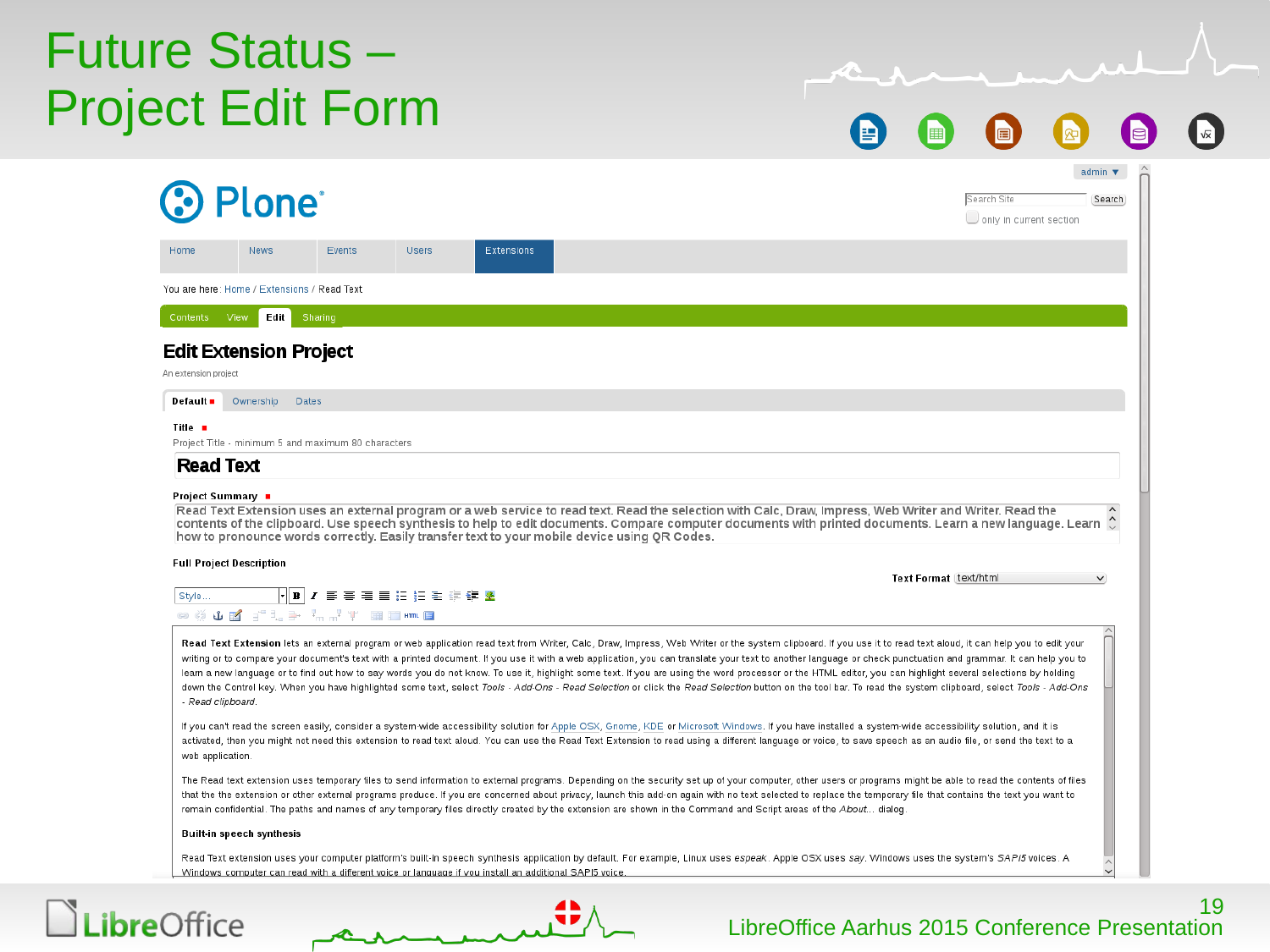## Future Status – Project Edit Form

U

Windows computer can read with a different voice or language if you install an additional SAPI5 voice

#### Choose your categories

Please mark one or more categories your project and product belongs to.

■ Gallery Contents ⊌ Language Tools © Dictionary ⊌ Writer Extension ⊌ Calc Extension ⊌ Impress Extension ⊌ Draw Extension © Base Extension © Math Extension © Extension **Building** 

#### Contact email-address ■

Contact email-address for the project Trianguli tecnologial in contractor

#### Homepage

If the project has an external home page, enter its URL (example: 'http://www.mysite.org') http://sites.google.com/site/readtextextensio

#### **URL** of documentation repository

If the project has externally hosted documentation, enter its URL (example: 'http://www.mysite.org') http://code.google.com/p/readtextextension/v

#### Logo

Add a logo for the project (or organization/company) by clicking the 'Browse' button



logo.png - PNG image, 11KB

#### • Keep existing image

Remove existing image

Replace with new image

[ Durchsuchen... ] Keine Datei ausgewählt.

#### **Screemshot of the Extension**

Add a screenshot by clicking the 'Browse' button

| Collegean Pitts Little Hydrogen                      | -- |                      |  |
|------------------------------------------------------|----|----------------------|--|
| <b>START COMPANY</b>                                 |    |                      |  |
| an United States                                     |    |                      |  |
| <b>Real with an estated program</b>                  |    |                      |  |
| Company's buildings and plays                        |    |                      |  |
| <b>Construction collection</b>                       |    |                      |  |
| 1773 ASORT ART despois 1953 STRL Leabout CORP. Their |    |                      |  |
| IT Was a coll application.                           |    |                      |  |
|                                                      | ٠  |                      |  |
| <b>Barber</b>                                        |    |                      |  |
| Colours point for data                               |    |                      |  |
|                                                      |    | Antonio Construction |  |

Screenshot.png - PNG image, 35 KB

C Keep existing image

- Remove existing image
- Replace with new image

[ Durchsuchen... ] Keine Datei ausgewählt.

### LibreOffice

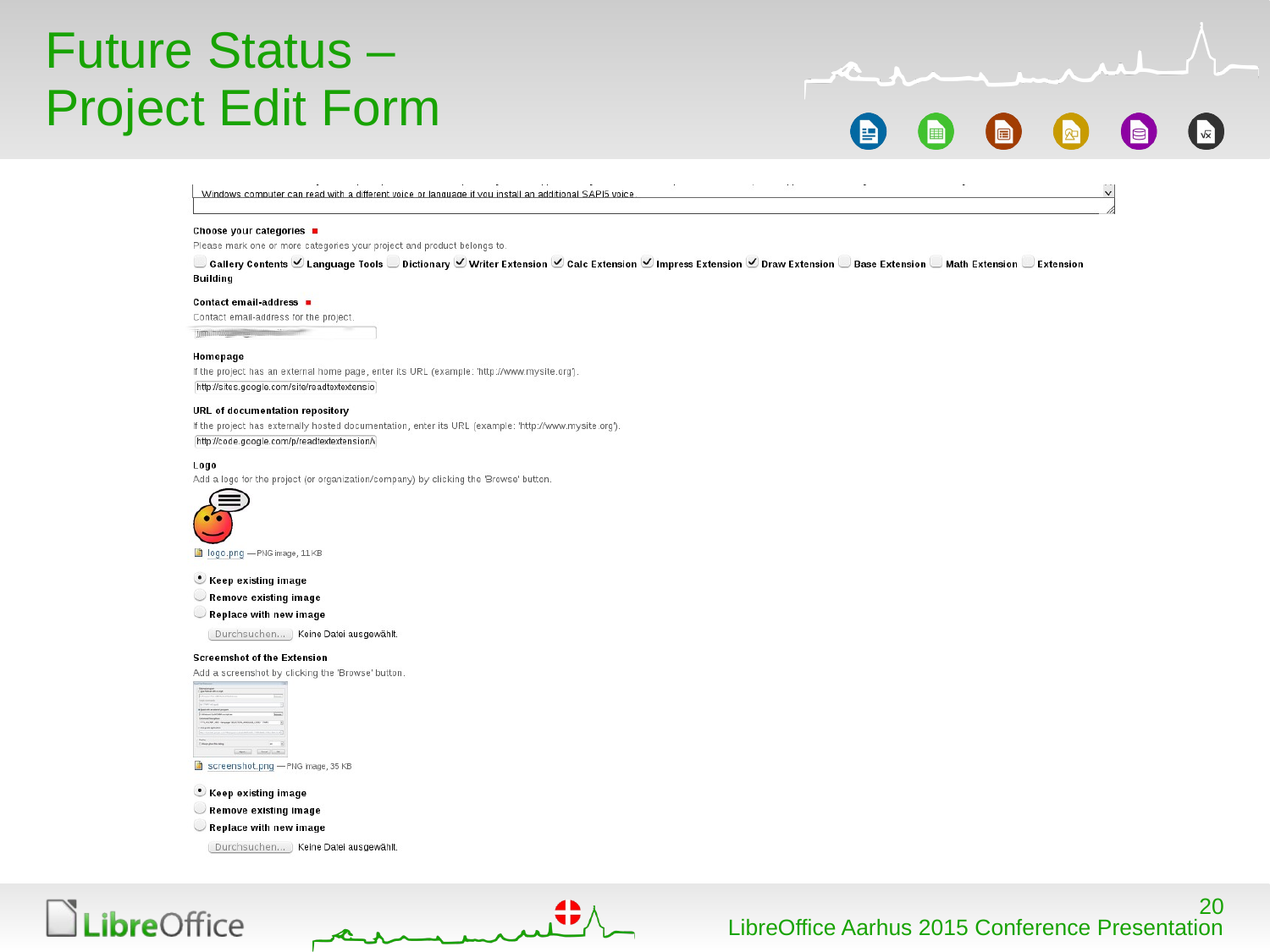

### Next Steps

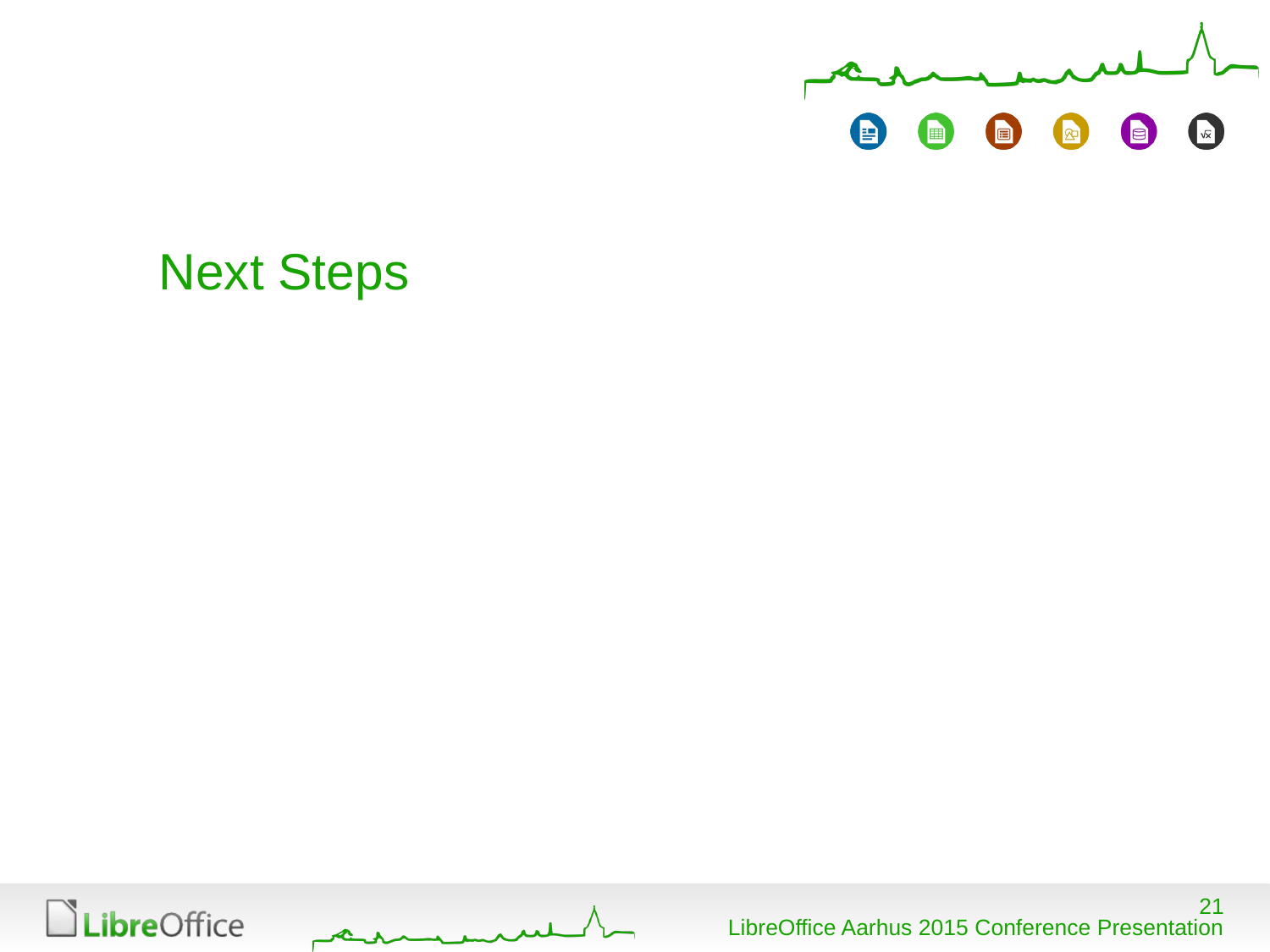## Next Steps - Migration

## **T** Content of the current websites:

- **Transformation needed**
- **New content types**
- **T** Fewer content types
- Python-Script / Transmogrifier / manual
- **History / Portal Catalog (Indexes etc.)**
- **Members/User:** 
	- Export / Import within Plone or
	- Python-Script

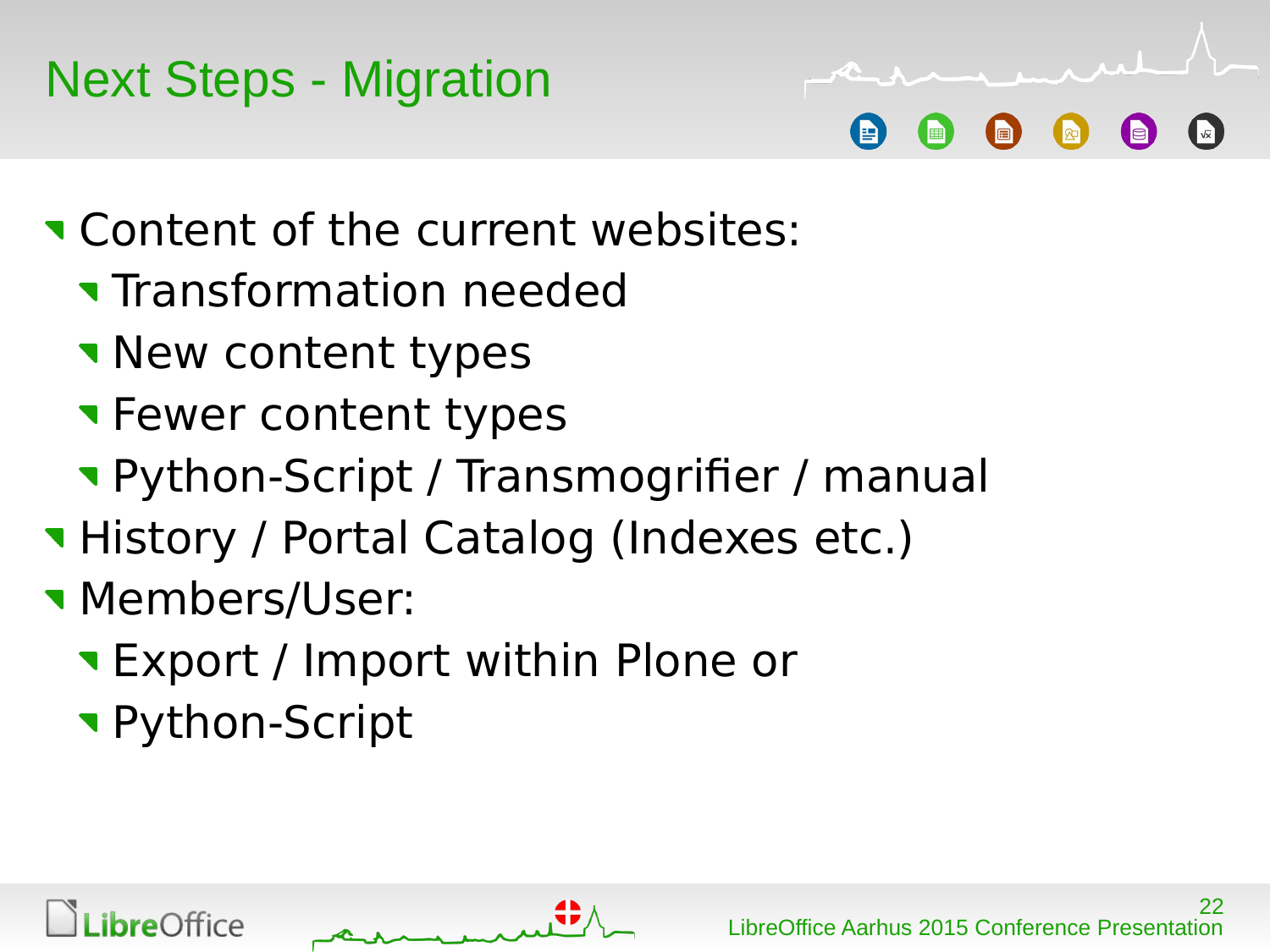Next Steps - Multilingual



- **Add more Languages**
- **Theorem Content Types are multilingual enabled**
- **Move site content to language folder**
- **Translate content**



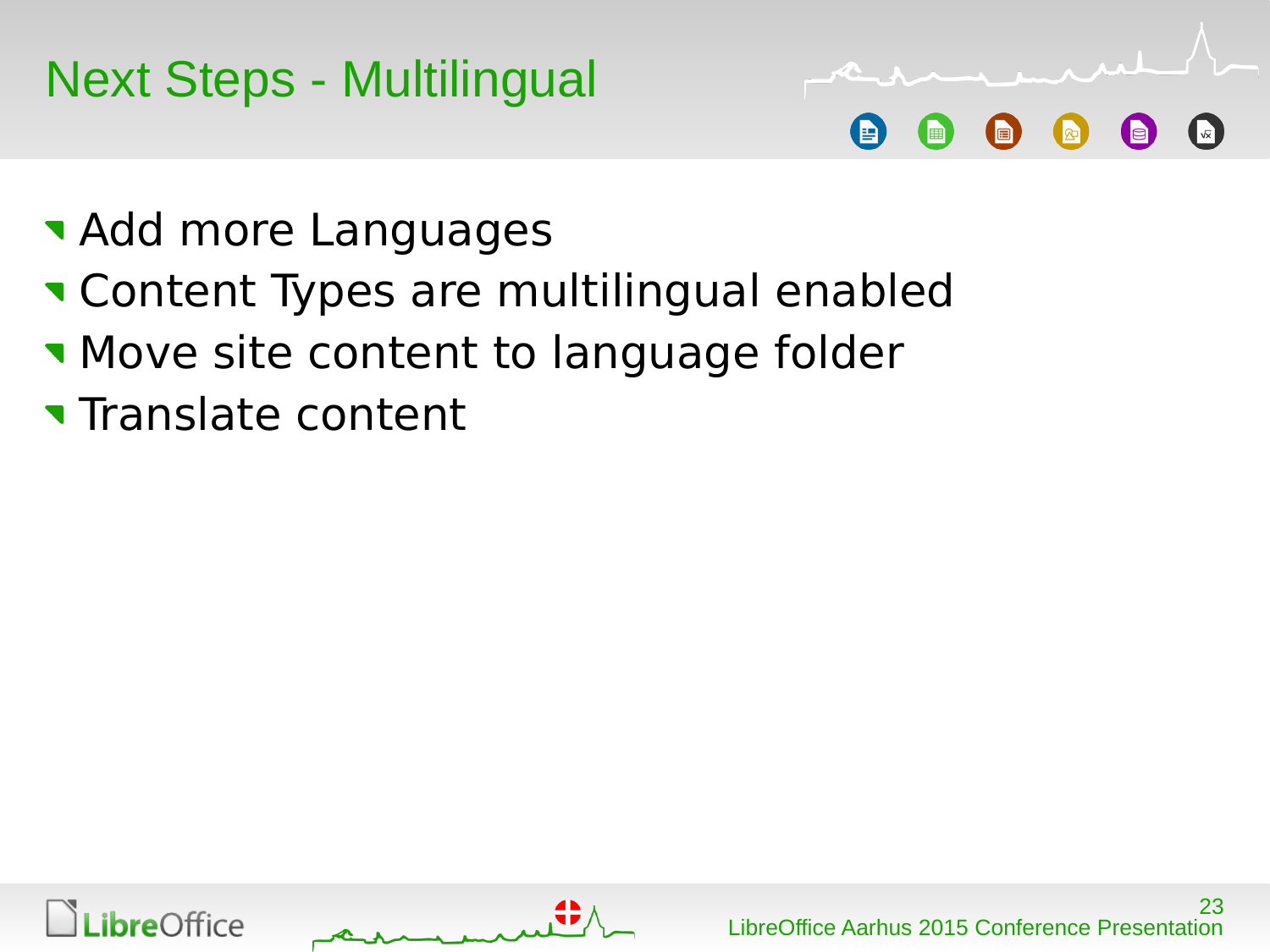



- **New Diazo-Theme:** 
	- **Static HTML-File**
	- **v** CSS-File
	- **Images**
	- Rules-File (dynamic connection)



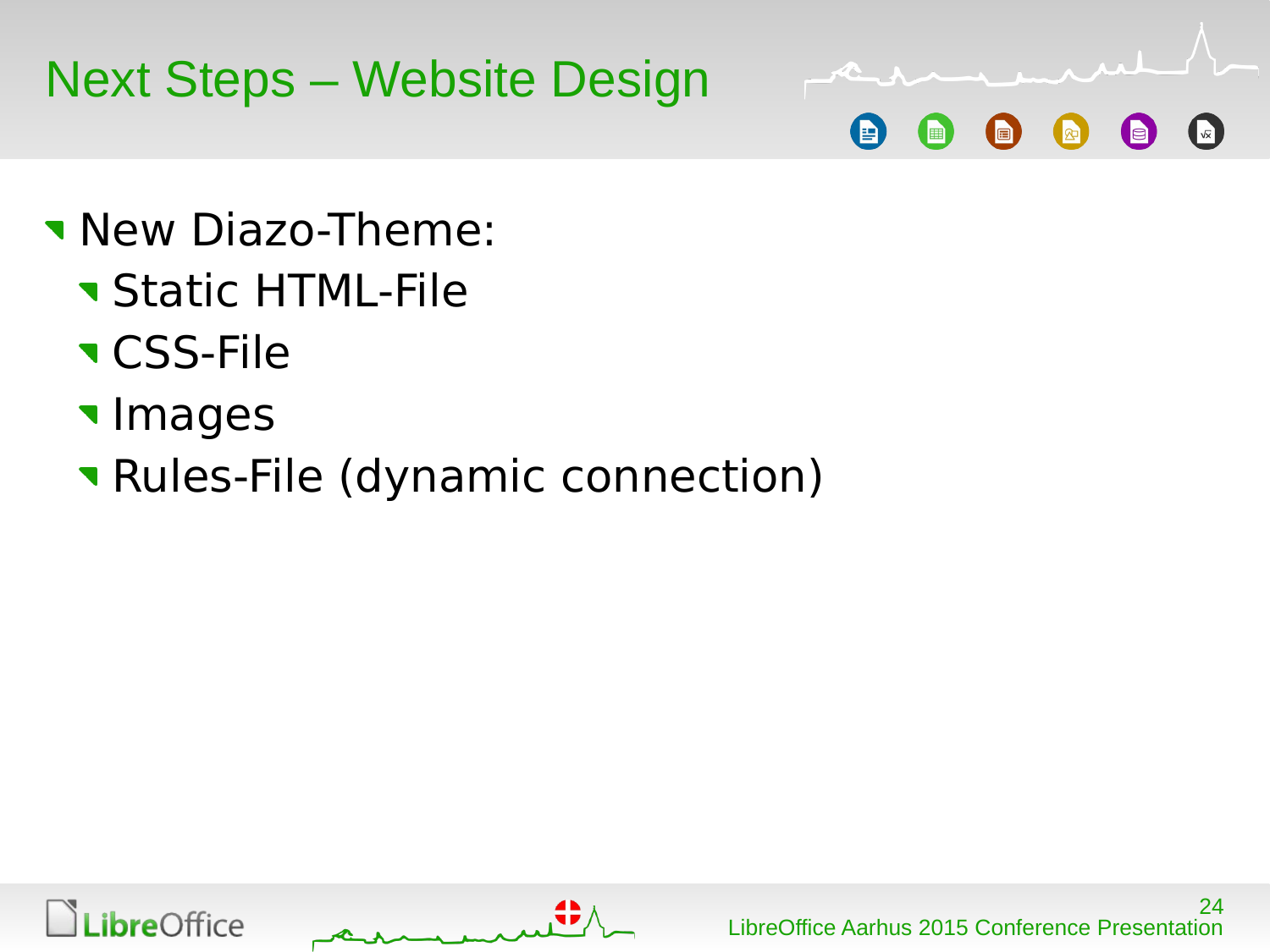## Next Steps – Website Design

### Modify theme LibreOffice-Extensionssite

Back to the control panel

| New folder                                           | New file Upload file<br>Build rule<br>Help<br>Show inspectors<br>Preview theme                                                                                                                                                                                                                                                                 | Save file<br>Preview file |
|------------------------------------------------------|------------------------------------------------------------------------------------------------------------------------------------------------------------------------------------------------------------------------------------------------------------------------------------------------------------------------------------------------|---------------------------|
| $\mathbf{E}\cdot\mathbf{S}$                          | /rules.xml x                                                                                                                                                                                                                                                                                                                                   |                           |
| $\Box$ css<br>$\overline{+}$ mages<br>- P index.html | 1 xml version="1.0" encoding="UTF-8"?<br>$2 -$ <rules<br>3<br/>xmlns="http://namespaces.plone.org/diazo"<br/><math>\overline{4}</math><br/>xmlns:css="http://namespaces.plone.org/diazo/css"</rules<br>                                                                                                                                        |                           |
| - Fig. manifest.cfg<br>└─ Fi rules.xml               | 5<br>xmlns:xsl="http://www.w3.org/1999/XSL/Transform"><br>6<br>$7^{\circ}$<br>The default theme, used for standard Plone web pages                                                                                                                                                                                                             |                           |
|                                                      | 8<br><theme css:if-content="#visual-portal-wrapper" href="index.html"></theme><br>9<br><notheme if-path="@@manage-viewlets"></notheme><br>10<br><notheme if="\$ajax_load"></notheme><br>$11\,$                                                                                                                                                 |                           |
|                                                      | 12<br>Apply the following rules to standard Plone pages<br>$13 -$<br><rules css:if-content="#visual-portal-wrapper"><br/>14<br/>15<br/><!-- Add meta tags --></rules>                                                                                                                                                                          |                           |
|                                                      | 16<br><drop css:content="link[href\$='public.css']"></drop><br><drop css:content="link[href\$='columns.css']"></drop><br>17<br>18<br><drop css:content="link[href\$= forms.css ]"></drop><br>19<br><drop css:content="link[href\$='portlets.css']"></drop><br><drop css:content="link[href\$='discussion.css']"></drop><br>20                  |                           |
|                                                      | 21<br><drop css:content="link[href\$='controlpanel.css']"></drop><br>22<br><drop css:content="link[href\$='authoring.css']"></drop><br>23<br><drop css:content="link[href\$='ploneKss.css']"></drop><br><drop css:content="link[href\$='print.css']"></drop><br>24<br>$\frac{25}{26}$<br><drop css:content="link[href\$='mobile.css']"></drop> |                           |
|                                                      | <drop css:content="link[href\$='reset.css']"></drop><br>27<br><drop css:content="link[href*='base']"></drop><br>28<br>29<br><drop css:content="link[href\$='favicon.ico']"></drop><br>30                                                                                                                                                       |                           |
|                                                      | $\frac{31}{32}$<br>Replace title with Plone's page title<br>33<br>34<br><replace css:content="html head title" css:theme="html head title"></replace>                                                                                                                                                                                          |                           |
|                                                      | 35<br>Copy base tag from Plone<br><before css:content="html head base" css:theme-children="html head"></before><br>36<br>37<br>38<br>Copy link, style, meta tags from Plone head                                                                                                                                                               |                           |
|                                                      | $39 -$<br><after <br="" css:theme-children="html head">40<br/>content="/html/head/link   /html/head/style   /html/head/meta" /&gt;<br/>41<br/>42<br/><!-- merge classes from Plone body with theme body --></after>                                                                                                                            |                           |
|                                                      | <merge attributes="class" css:content="body" css:theme="body"></merge><br>43<br>44<br>45<br>Copy script tags from Plone head to end of body                                                                                                                                                                                                    |                           |
|                                                      | <after css:content="html head script" css:theme-children="html body"></after><br>46<br>47                                                                                                                                                                                                                                                      |                           |





(E)

h

同

 $\sqrt{\kappa}$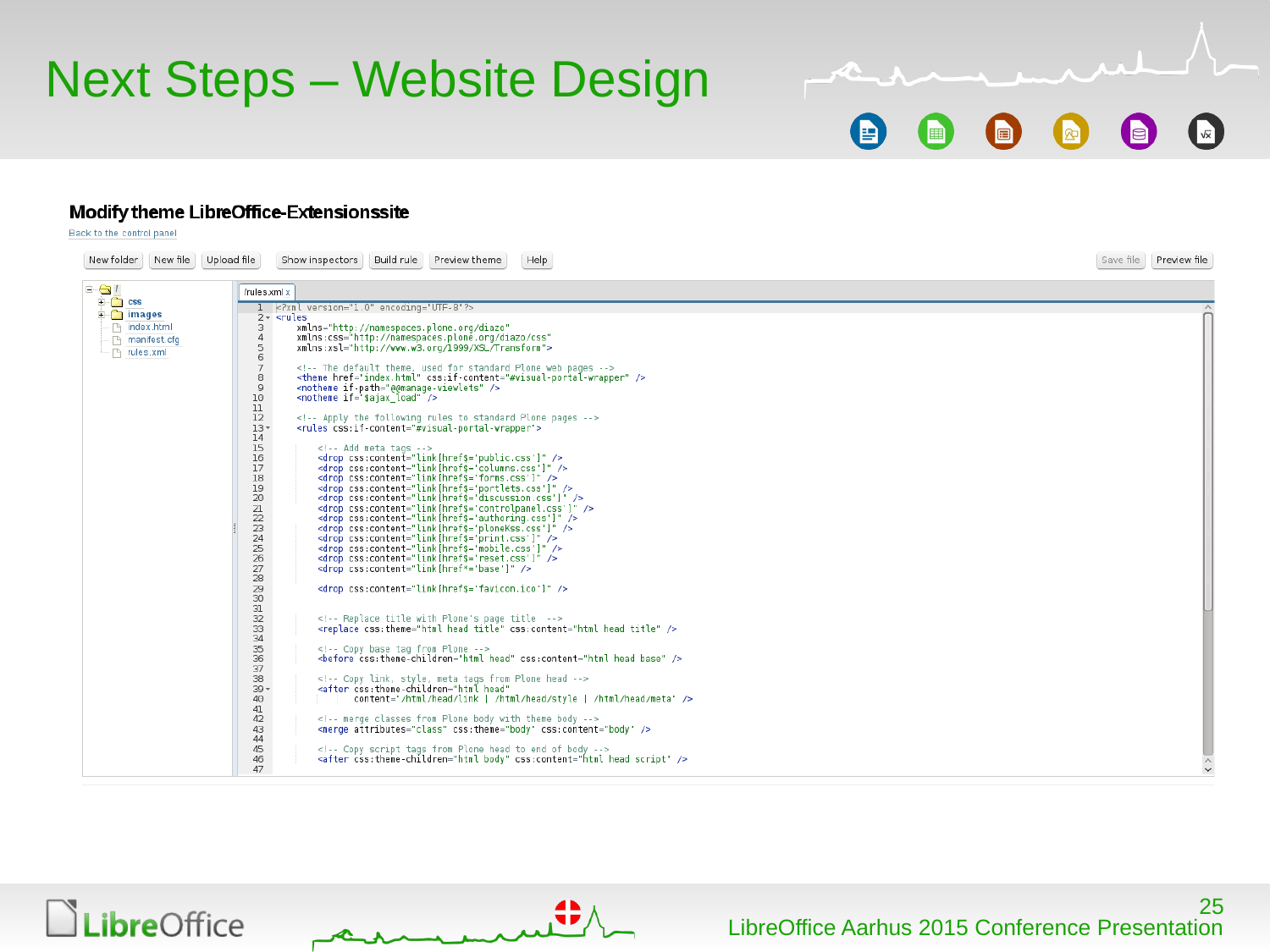

## Questions?